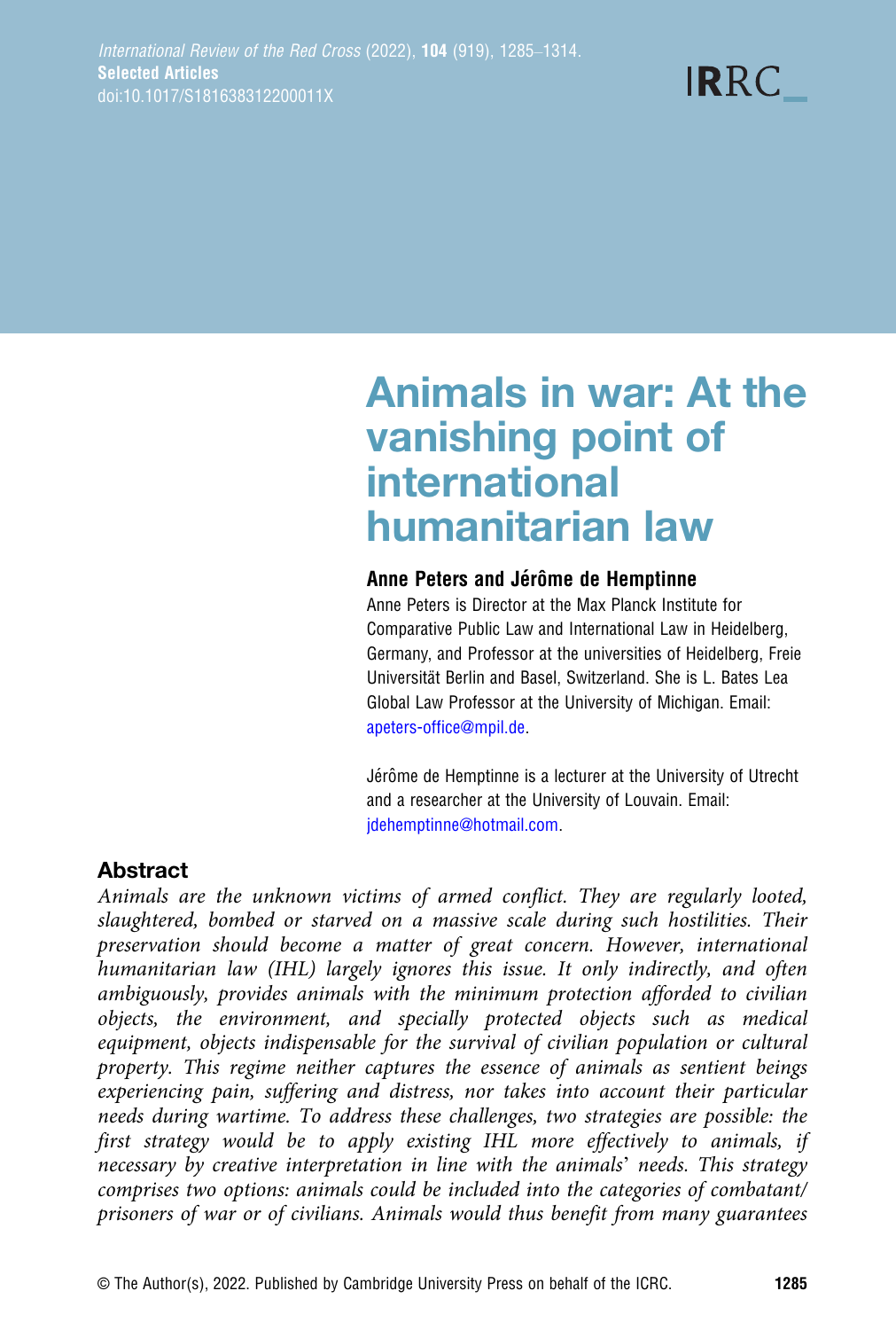given to human beings in armed conflict. Alternatively, and perhaps more realistically, animals could be equated with "objects" under IHL, while the relevant rules would be reinterpreted to cater for the fact that animals are living beings, experiencing pain, suffering and distress. The second strategy, which could be envisaged as a long-term objective, would be to adopt a new international instrument specifically aimed at granting rights to animals, notably in relation to prohibiting the use of animals as weapons of war.

Keywords: animals, endangered species, medical equipment, eco-centric protected zones, animal soldiers, prisoners of war, animal rights.

a a a a a a a

#### Introduction

Over the last fifty years warfare has had devastating consequences on many species of animals. Located in fragile ecosystems and precarious habitats – such as certain areas of the Central African Republic, Colombia, the Democratic Republic of the Congo, Iraq or Mozambique – a number of these species, including buffalos, hippopotamuses and elephants have been the direct victims of armed conflicts and, as a consequence, are vanishing at a particularly rapid rate.<sup>1</sup> During this period, many vulnerable animals have been poached by armed groups or State armed forces, which take advantage of the chaos raised by war to engage in the trafficking of expensive animal products.<sup>2</sup> Livestock and companion animals, highly dependent on human care, have regularly been slaughtered, looted, bombed or starved on a massive scale.<sup>3</sup> Millions of animals have served in the military around the world in various capacities. $4$  For instance, horses, donkeys, mules, elephants and camels have been employed to carry heavy loads – such as food, water, ammunition or medical supplies – to soldiers located in war zones. Elephants, dogs and rats have been trained to detect anything from explosives and booby traps to humans buried in rubble.<sup>5</sup> Dolphins and sea lions have been

<sup>1</sup> Thor Hanson, Thomas M. Brooks, Gustavo A. B. Da Fonseca, Michael Hoffmann, John F. Lamoreux, Gary Machlis, Cristina G. Mittermeier, Russell A. Mittermeier and John D. Pilgrim, "Warfare in Biodiversity Hotspots", Conservation Biology, Vol. 23, No. 3, 2009, p. 578.

<sup>2</sup> James McDonald, "How War Affects Wildlife", JSTOR Daily, 23 January 2018, available at: [https://daily.](https://daily.jstor.org/how-war-affects-wildlife/) [jstor.org/how-war-affects-wildlife/](https://daily.jstor.org/how-war-affects-wildlife/) (all internet references were accessed in February 2022).

<sup>3</sup> Anne Peters, "Animals in International Law", in Hague Academy of International Law, Collected Courses of The Hague Academy of International Law: Recueil des Cours, Vol. 410, Brill, Leiden, 2020, p. 339.

<sup>4</sup> See, generally, Jilly Cooper, Animals in War, Corgi Books, London, 2000; Rainer Pöppinghege (ed.), Tiere im Krieg: Von der Antike bis zur Gegenwart, Brill, Leiden, 2009; Eric Baratay, Bêtes de tranchées: Des vécus oubliés, CNRS éditions, Paris, 2013; Ryan Hediger (ed.), Animals and War: Studies of Europe and North America, Brill, Leiden, 2013.

<sup>5</sup> Michael Ray, "Fightin' Fauna: 6 Animals of War", Encyclopedia Britannica, no date, available at: [https://](https://www.britannica.com/list/fightin-fauna-6-animals-of-war) [www.britannica.com/list/fightin-fauna-6-animals-of-war.](https://www.britannica.com/list/fightin-fauna-6-animals-of-war) On the use of military dogs in the United States, see Sarah D. Cruse, "Military Working Dogs: Classification and Treatment in the U.S. Armed Forces", Animal Law, Vol. 21, 2014–2015, available at: [https://www.animallaw.info/sites/default/files/Military%](https://www.animallaw.info/sites/default/files/Military%20Working%20Dogs.pdf)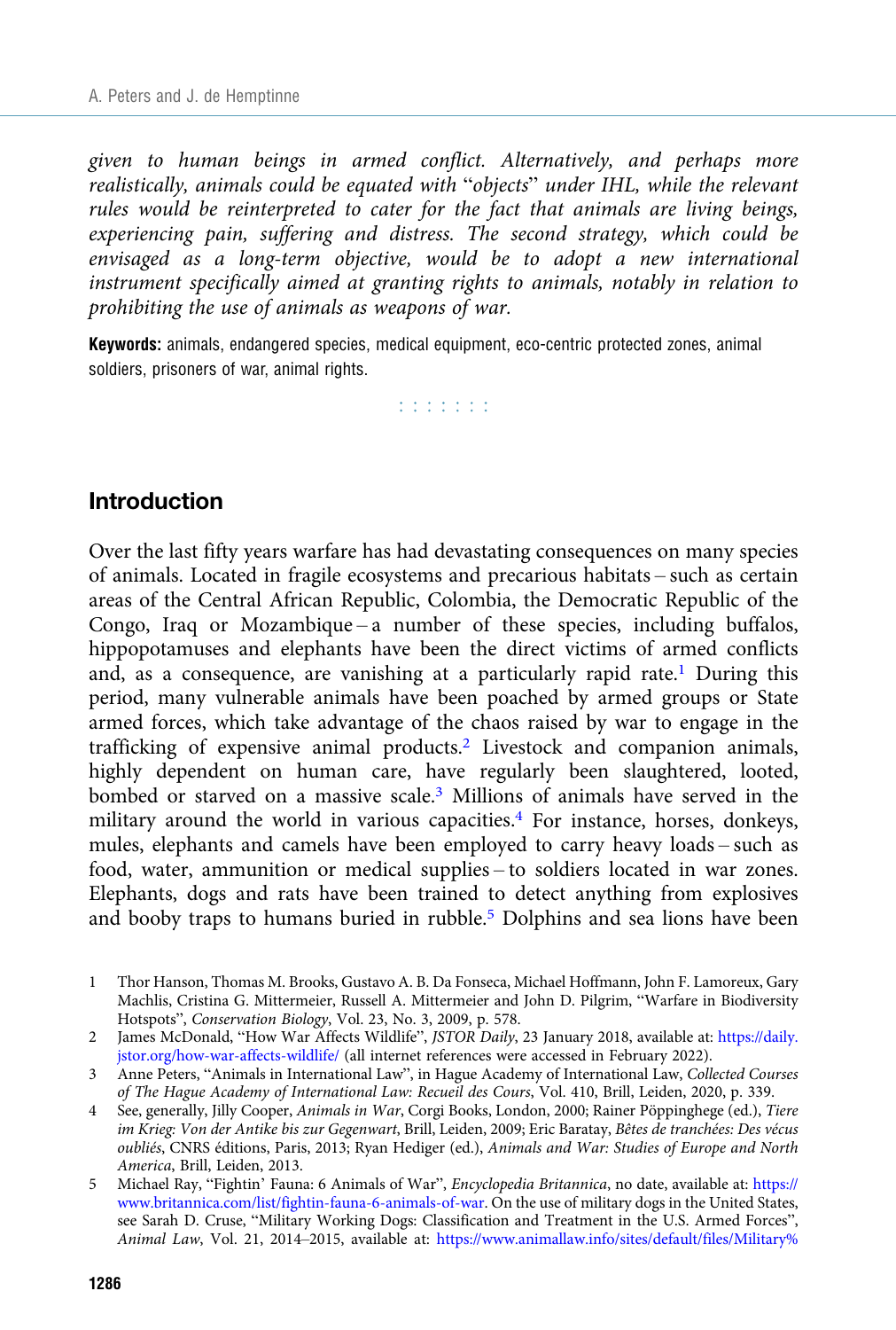used to find or lay underwater mines, to locate enemy combatants, or to seek and destroy submarines using kamikaze methods.<sup>6</sup> In so doing, all these animals have regularly been exposed to the dangers of war.

Despite their vulnerability in these situations, animals have been largely ignored by international humanitarian law (IHL), which remains overwhelmingly anthropocentric.7 Indeed, coded into the categories of property, at best as specially protected objects, or as part of the environment, they are only the incidental beneficiaries of minimal IHL rules that apply to these categories.8 Therefore, under this body of law, animals neither enjoy an explicit legal status that would – in recognition of their sentience – directly and explicitly protect them qua status, nor are they granted any rights. In this regard, IHL appears to be increasingly at odds with the evolution of the status that animals have progressively – albeit incompletely – acquired during the last decades in many jurisdictions around the world as being living beings suffering and feeling pain in comparable ways to humans. IHL also fails to recognize that armed conflicts have disastrous effects on animals and particularly on certain species whose survival is threatened by the conduct of hostilities. We will come back to these points below.9

A preliminary question needs, however, to be addressed: Why should lawmakers and law-appliers be concerned about the silence of IHL on animals? Why should IHL deal with this issue? Skeptics might point to the fact that animals are killed on a massive scale in peacetime, for human use and consumption under full protection of the law. Would it not be absurd to protect animals in war while upholding the lawfulness of constantly and severely harming animals, for example in factory farming? Our response is that this superficial normative inconsistency should be resolved in the direction of upgrading, not keeping down the animals' protection. The severe shortcomings of the legal regimes governing food and agriculture should not be allowed to stimie a legal evolution in other fields. Moreover, the killing of animals for human food (and in much smaller quantities for research) is considered to pursue, as a matter of principle, legitimate objectives. "Unnecessary" suffering in the context of farming, animal experiments, and other uses of animals is increasingly prohibited.10 Although the

[20Working%20Dogs.pdf](https://www.animallaw.info/sites/default/files/Military%20Working%20Dogs.pdf). See, generally, Imperial War Museums, "12 Ways Animals Have Helped the War Effort", no date, available at: [https://www.iwm.org.uk/history/12-ways-animals-have-helped-the](https://www.iwm.org.uk/history/12-ways-animals-have-helped-the-war-effort)[war-effort.](https://www.iwm.org.uk/history/12-ways-animals-have-helped-the-war-effort)

- 6 Ceiridwen Terrill, "Romancing the Bomb: Marine Animals in Naval Strategic Defense", Organization & Environment, Vol. 14, No. 1, 2001. See also John M. Kistler, Animals in the Military: From Hannibal's Elephants to the Dolphins of the US Navy, ABC-CLIO, Santa Barbara, 2011, pp. 311–26.
- 7 Jérôme de Hemptinne, "The Protection of Animals during Warfare", American Journal of International Law Unbound, Vol. 111, 18 September 2017, p. 272, available at: [https://www.cambridge.org/core/](https://www.cambridge.org/core/journals/american-journal-of-international-law/article/protection-of-animals-during-warfare/DA9EA3AF4F252F1DC0ECAFD8016B6406) [journals/american-journal-of-international-law/article/protection-of-animals-during-warfare/DA9EA3AF](https://www.cambridge.org/core/journals/american-journal-of-international-law/article/protection-of-animals-during-warfare/DA9EA3AF4F252F1DC0ECAFD8016B6406) [4F252F1DC0ECAFD8016B6406.](https://www.cambridge.org/core/journals/american-journal-of-international-law/article/protection-of-animals-during-warfare/DA9EA3AF4F252F1DC0ECAFD8016B6406)
- 8 A. Peters, above note 3, pp. 344–9 on the protection of domestic animals as livestock and of wild animals against pillage and plunder.
- 9 See the section "Changing attitudes" below.
- 10 Global Animal Law, Database, available at: [https://www.globalanimallaw.org/database/national/index.](https://www.globalanimallaw.org/database/national/index.html) [html](https://www.globalanimallaw.org/database/national/index.html), status as of 1 January 2022. Importantly, there has been a steep increase of legislation since 2020. On 1 January 2020, the database listed only 101 States. In the past two years, twenty-three States adopted animal protection legislation.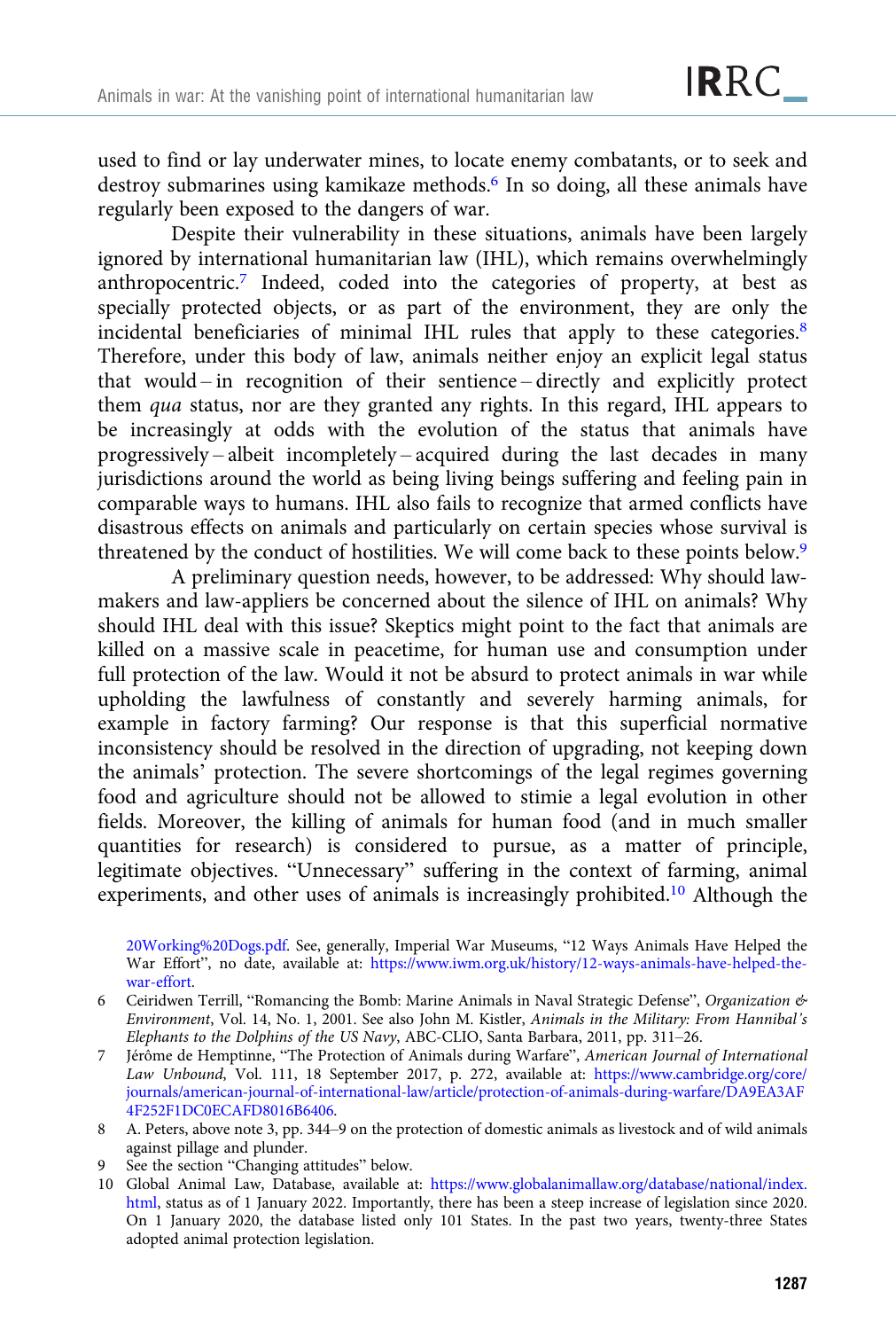standards prescribed in animal welfare laws around the world are extremely low, they nevertheless acknowledge the animals' interests and explicitly seek to minimize animal suffering. IHL has not yet reached this first stage. Another argument in favour of bringing animals' interests to bear (at all) in IHL is the structural similarity between animals' welfare law and IHL: both bodies of law do not outlaw violence. Rather, they are characterized by an inbuilt tension between the allowance of "necessary" violence and its moderate containment on the grounds of "humane" considerations. Both bodies of law possibly inadvertedly also legitimize violence.<sup>11</sup> This resemblance should facilitate extending the scope of IHL also to (non-human) animals.

In order to reach this objective, two strategies could be pursued: the first strategy would be to apply existing IHL more effectively to animals, if necessary, by creative interpretation more in line with animals' interests and needs. The second option would be to adopt a new international instrument specifically aimed at granting rights to animals.<sup>12</sup> Pursuing the first strategy, we see two ways of applying existing IHL norms more effectively. Animals could be placed in categories so far reserved under IHL for humans, such as combatant and prisoner of war or civilian. We will, however, observe that this raises more problems than it resolves. Alternatively, animals could remain in the category of objects, but benefit from IHL rules (e.g. on the environment, on cultural objects and on protected zones) that could be interpreted in a dynamic manner to take account of the fact that animals are sentient beings, experiencing pain, suffering and distress. This approach would not only significantly reinforce the animals' welfare, but also reflect the evolution of the status and protection that animals have acquired in various jurisdictions around the world. The second strategy would be to grant animals fundamental rights. However, this legal approach would be far more complicated and ambitious. For reasons of legal certainty (and facing the paucity of judicial fora available for controlling compliance with IHL), animal rights under IHL could hardly be brought about by judicial law-making. Rather, such a new paradigm could only be introduced by a new international instrument.13 And, for this to happen, States would need to overcome high conceptual barriers relating to the legal personality of animals and would have to accept curtailing their powers to conduct war against enemy fighters in the interest of non-human living beings.14 Obviously, this would be a particularly challenging endeavour. Even outside the context of war, several civil society attempts to bring States to adopt an international convention on animal welfare

<sup>11</sup> Saskia Stucki, "Animal Warfare Law and the Need for an Animal Law of Peace: A Comparative Reconstruction", American Journal of Comparative Law, Vol. 71, 2023 (forthcoming).

<sup>12</sup> Jérôme de Hemptinne, Anne Peters and Robert Kolb, "Towards Effective Legal Protection of Animals in Wartime: Key Findings and Concluding Recommendations", in A. Peters, J. de Hemptinne and R. Kolb (eds), Animals in the International Law of Armed Conflict, Cambridge University Press, Cambridge, forthcoming.

<sup>13</sup> Heike Krieger and José Martinez Soria, "The Protection of Animals in Wartime: Rationale and Challenges", in A. Peters, J. de Hemptinne and R. Kolb (eds), ibid.

<sup>14</sup> J. de Hemptinne, A. Peters and R. Kolb, above note 12.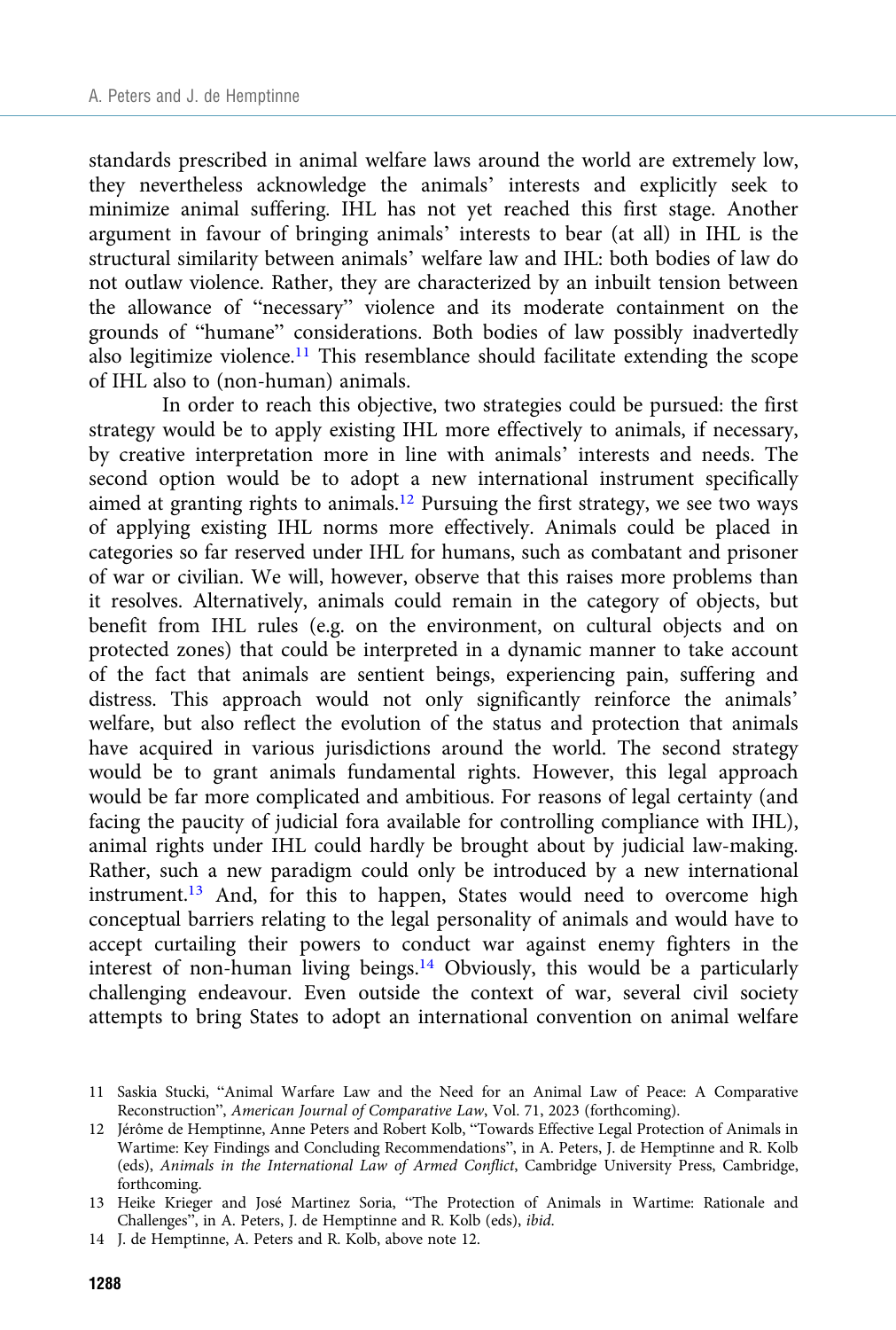have so far not been successful.<sup>15</sup> Nevertheless, an IHL-specific convention would not necessarily face more resistance than a general convention on animal welfare, because it would much less affect the everyday lives of consumers and the vested interests of the animal–industrial complex.

In this contribution, we will first explore how and under which conditions animals are protected under IHL as it stands. We will then examine how this body of law could be better applied and interpreted to take account of the fact that animals are sentient beings experiencing pain, suffering and distress. We will finally envisage the possibility of adopting a new convention providing fundamental rights to animals which would recognize and safeguard their needs, interests and arguable dignity during wartime.

# The protection of animals in IHL as it stands

Adopted at a time when legal entitlements for animals did not attract significant attention, IHL rules are essentially geared towards the safeguarding of human interests and, thus, largely ignore the welfare of animals.16 IHL only indirectly and ambiguously addresses the animal question through the protection of objects, the environment, medical transports and equipment, objects indispensable for the survival of civilian population, and cultural property. Additionally, those animals which are located in protected zones benefit from further important safeguards.<sup>17</sup> Let us briefly examine how these different sets of rules concretely play out.

## Animals as objects

At first glance, animals do not easily fall under the category of objects referred to in IHL conventions.18 Indeed, the historic intention of these instruments was probably to

- 15 A group led by David Favre suggested an umbrella treaty ("International Convention for the Protection of Animals") with four protocols (a Companion Animal Protocol, a Protocol for the Care of Exhibited Wildlife, a Protocol for the Taking of Wild Animals, and a Protocol for the International Transportation of Animals). See David Favre, "An International Treaty for Animal Welfare", Animal Law Review, Vol. 18, 2012. The text of the convention is available at: [https://www.animallaw.info/](https://www.animallaw.info/treaty/international-convention-protection-animals) [treaty/international-convention-protection-animals.](https://www.animallaw.info/treaty/international-convention-protection-animals) Sabine Brels and others proposed a "UN Convention on Animal Health and Protection". See Sabine Brels, "Globally Protecting Animals at the UN: Why and How?", L'Observateur des Nations Unies, Vol. 45, 2018, p. 193. The text of the convention is available at: [https://www.globalanimallaw.org/downloads/Folder-UNCAHP.pdf.](https://www.globalanimallaw.org/downloads/Folder-UNCAHP.pdf)
- 16 Jérôme de Hemptinne, "Challenges Regarding the Protection of Animals During Warfare", in Anne Peters (ed.), Studies in Global Animal Law, Springer, Heidelberg, 2020, pp. 174–5.
- 17 For reasons of space, the protection of animals in occupied territory will not be addressed in this contribution. For an analysis of this question, see Marco Longobardo, "Animals in Occupied Territory", in A. Peters, J. de Hemptinne and R. Kolb (eds), Animals in the International Law of Armed Conflict above note 12.
- 18 The law itself, however, does not exclude this qualification. Notably "livestock" is mentioned in Article 54 (2) of the Protocol Additional (I) to the Geneva Conventions of 12 August 1949, and Relating to the Protection of Victims of International Armed Conflicts, 1125 UNTS 3, 8 June 1977 (entered into force 7 December 1978) (AP I). The provision is situated in Chapter III of AP I, entitled "Civilian Objects", and Article 54 carries the official heading: "Protection of objects indispensable for the survival of the civilian population". So livestock is here listed under "objects".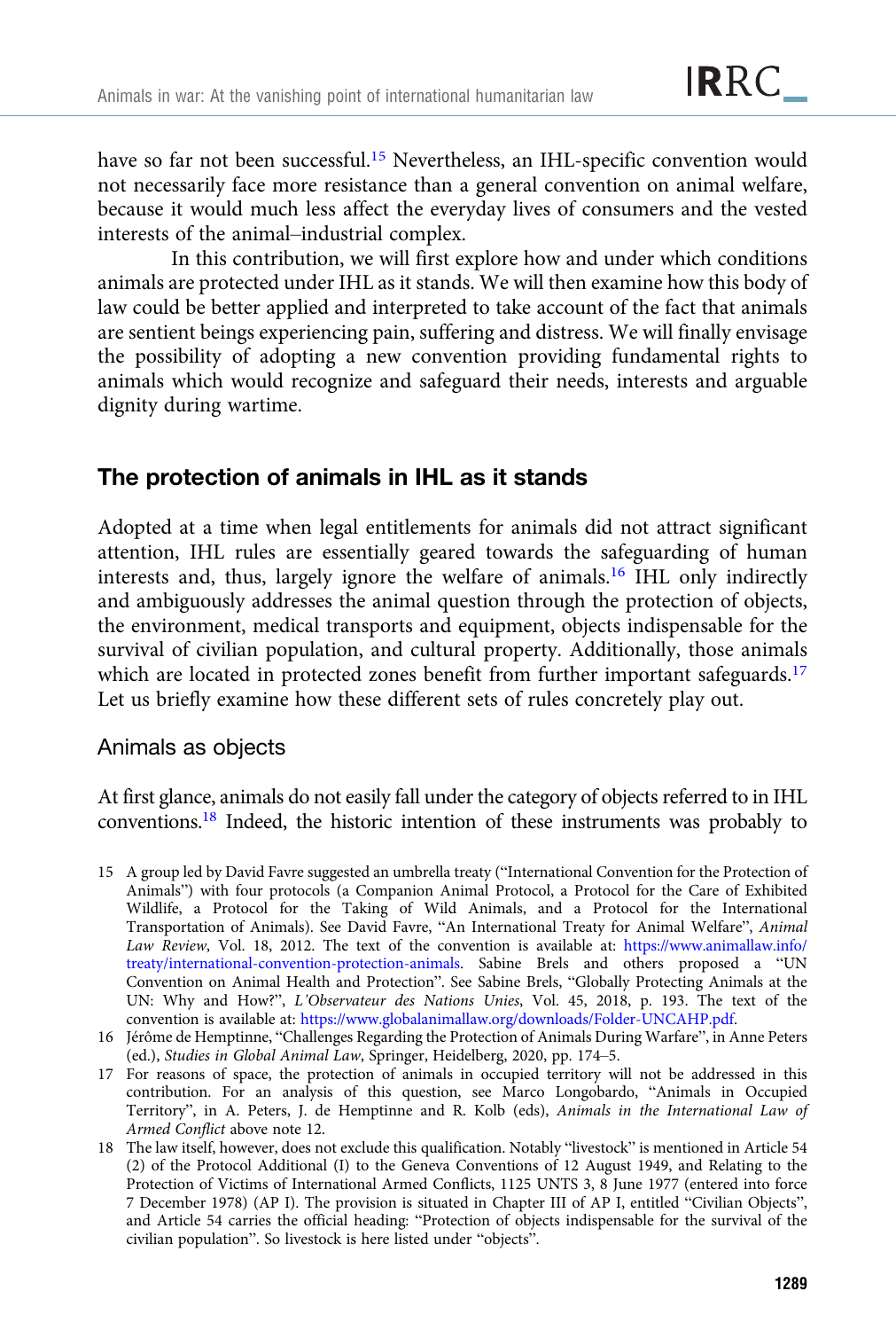protect inanimate objects, thereby excluding living beings.19 However, our basic premise that animals need and deserve a better protection in war animates argumentative strategies to close the gap in protection. We therefore suggest a broader understanding of the open IHL concept of "object". The main explanation is that, for a number of reasons explored below, animals cannot be easily assimilated to the category of "protected persons" under IHL which would allow them to benefit from the protection offered by the status of "civilian" under the 1949 Geneva Convention Relative to the Protection of Civilian Persons in Time of War (GC IV) $^{20}$  or, when they "belong" to armed forces, to benefit from the status of "combatant/prisoner of war" under the 1949 Convention Relative to the Treatment of Prisoners of War (GC III).<sup>21</sup> The only available other IHL category is "object". The open meaning of the word as used in the relevant provisions allows drawing animals as "living" objects under their coverage, in order to avoid animals as falling in between the two categories. This interpretation of the IHL term "object" (in French and Spanish "bien") is also consistent with the legal qualification of animals as moveable things (res) in many national legal systems around the world.

In their quality as objects, animals can only be targeted – after all necessary measures of precaution have been taken $22 -$  in the following three constellations: when they are used as weapons of war, $23$  when they qualify as military objectives,<sup>24</sup> or when the harm they suffer constitutes proportionate incidental damage resulting from attacks on military objectives.25 However, when animals are harmed as collateral damage, the proportionality calculation becomes a complex endeavour. The outcome of the assessment largely depends on the value attributed to animals.<sup>26</sup> In most societies, such a value judgement is contingent upon what animals offer to humankind: working tool, food, clothing, etc.<sup>27</sup> It is,

- 19 Marco Roscini, "Animals and the Law of Armed Conflict", Israel Yearbook on Human Rights, Vol. 47, 2017, p. 46.
- 20 Geneva Convention (IV) relative to the Protection of Civilian Persons in Time of War of 12 August 1949, 75 UNTS 287 (entered into force 21 October 1950) (GC IV).
- 21 Geneva Convention (III) relative to the Treatment of Prisoners of War of 12 August 1949, 75 UNTS 135 (entered into force 21 October 1950) (GC III).
- 22 AP I, Arts 57 and 58.
- 23 It could be argued that animals which are armed for instance, strapped with explosives and then sent to attack the enemy – could be qualified as "weapons" or "means and methods or warfare" under IHL. The employment of animals as weapons is not per se illegal. Chris Jenks argues that this should, however, be subject to legal reviews to determine whether weaponized animals are able to distinguish between military objectives and civilian objects (or persons) and whether their use could cause superfluous injury. It remains unclear to what extent the injury to animals themselves when employed as war weapons should be factored into such an assessment. See Chris Jenks, "Animals as War Weapons", in A. Peters, J. de Hemptinne and R. Kolb (eds), Animals in the International Law of Armed Conflict, above note 12.
- 24 AP I, Art. 52(2). This rule applies both in international and non-international armed conflicts. See Jean-Marie Henckaerts and Louise Doswald-Beck (eds), Customary International Humanitarian Law, Vol. 1: Rules, Cambridge University Press, Cambridge, 2005 (ICRC Customary Law Study), Rules 7–10.
- 25 AP I, Arts 51(5)(b) and 57. This rule applies in both international and non-international armed conflicts. See ICRC Customary Law Study, ibid., Rule 14.
- 26 J. de Hemptinne, above note 16, p. 179. For an extensive analysis of the concept of proportionality in the context of the protection of the environment, see generally Michael N. Schmitt, "Green War: An Assessment of the Environmental Law of Armed Conflict", Yale Law Journal, Vol. 22, 1997, pp. 55–61.
- 27 de Hemptinne, above note 16, p. 179.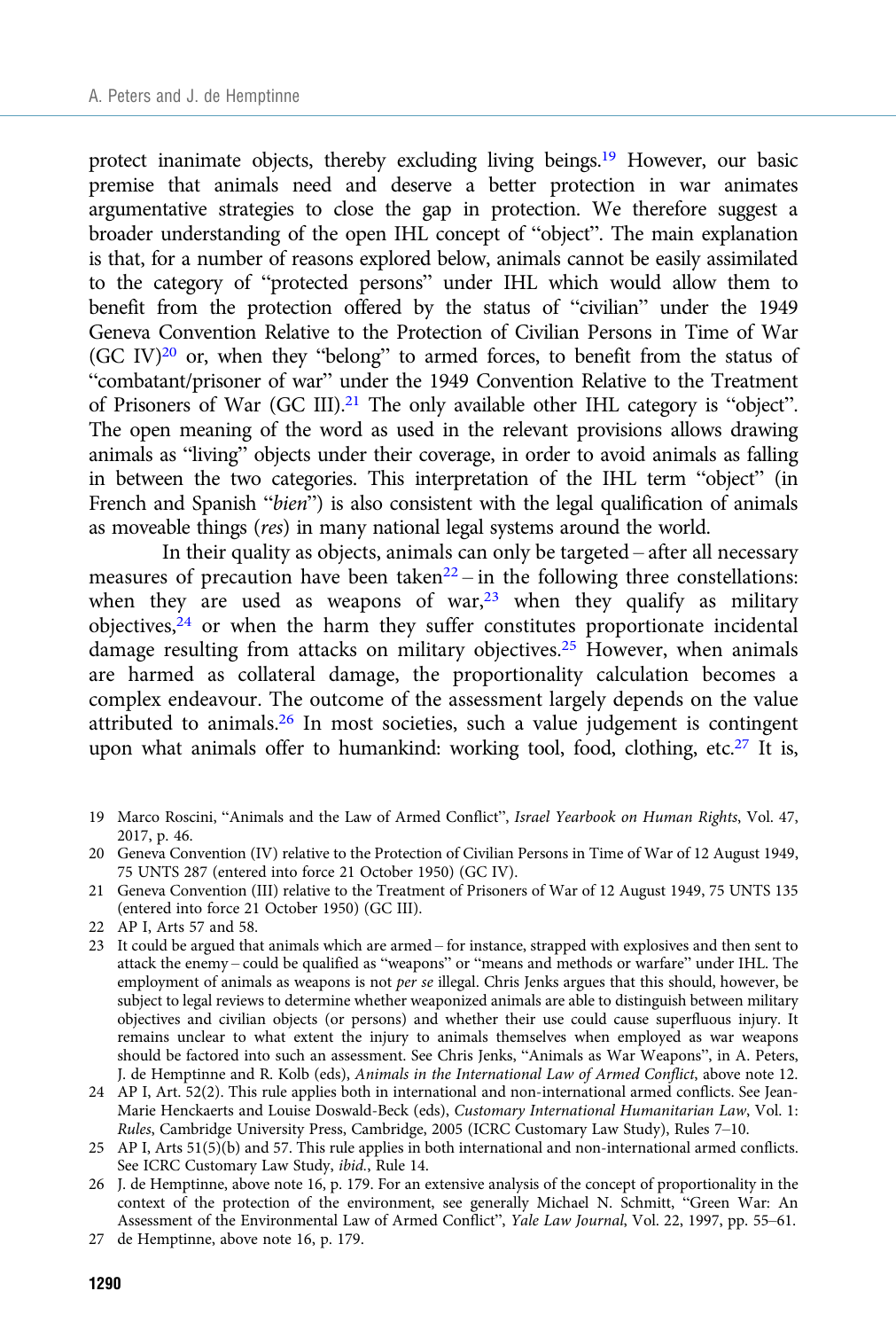nonetheless, increasingly accepted that animals possess a value in their own right and, as a consequence, that their interests should no longer be automatically subordinated to those of human ones.28 Also, an even greater intrinsic value should be attributed to species which are in danger of extinction. Further complicating matters, the status of animals varies widely from one culture to another and inevitably changes over time.29 To conclude, the moderately progressive interpretation of the term "object" as also covering animals (living objects) bears the potential to improve those living objects' protection (only) if the ensuing balancing exercises are adapted to their vulnerability.

#### Animals as part of the environment

IHL also protects animals indirectly and globally as general components of the environment in which they live. $30$  The concept of environment encompasses wildlife and its habitats, as well as the relationship that these elements have with the ecological system in which they exist. The International Committee of the Red Cross (ICRC) Guidelines on the protection of the environment in armed conflict specify that, for purposes of IHL, the environment encompasses not only natural elements stricto sensu, but also "elements that are or may be the product of human intervention, such as foodstuffs, agricultural areas, drinking water and livestock."<sup>31</sup> Accordingly, all animals, including farm and companion animals, are part of the environment. As a result, every animal located in a given natural area or site, as well as their habitat, are duly protected by the laws of warfare and, in particular, by three sets of rules relating to the environment as such.<sup>32</sup>

First, the general principles governing the conduct of hostilities in order to protect civilian objects – i.e. the principles of distinction,  $33$  proportionality  $34$  and precaution<sup>35</sup> – are applicable to the environment as a whole, which is traditionally considered to be civilian in character.<sup>36</sup> Accordingly, specific elements of the environment can become military objectives, but only under restrictive conditions

- 29 Ibid.
- 30 A. Peters, above note 3, pp. 354–9.
- 31 ICRC, Guidelines on the Protection of the Environment in Armed Conflict: Rules and Recommendations Relating to the Protection of the Natural Environment under International Humanitarian Law, with Commentary, ICRC, Geneva, 2020, Preliminary Considerations, para. 16 (p. 18 emphasis added), available at: [www.icrc.org/en/document/guidelines-protection-natural-environment-armed-conflict](http://www.icrc.org/en/document/guidelines-protection-natural-environment-armed-conflict-rules-and-recommendations-relating)[rules-and-recommendations-relating](http://www.icrc.org/en/document/guidelines-protection-natural-environment-armed-conflict-rules-and-recommendations-relating).
- 32 Jérôme de Hemptinne, "Animals as Part of the Environment", in A. Peters, J. de Hemptinne and R. Kolb (eds), Animals in the International Law of Armed Conflict, above note 12.
- 33 AP I, Arts 48, 51(2) and 52(2); Protocol Additional (II) to the Geneva Conventions of 12 August 1949, and Relating to the Protection of Victims of Non-International Armed Conflicts, 1125 UNTS 609, 8 June 1977 (entered into force 7 December 1978) (AP II), Art. 13(2).
- 34 AP I, Arts 51(5)(b) and 57.
- 35 AP I, Arts 57 and 58.
- 36 See ICRC Environmental Guidelines, above note 31, para. 18; ICRC Customary Law Study, above note 24, Rule 43. See also International Law Commission (ILC), Draft Principles on the Protection of the Environment in Relation to Armed Conflict (2019), reproduced in United Nations (UN) General Assembly, Report of the International Law Commission: Seventy-first session (29 April–7 June and 8 July–9 August 2019), UN Doc. A/74/10, UN, New York, 2019, Chapter VI. Protection of the environment in relation to armed conflicts, Principles 13 and 14, pp. 250–6, in particular pp. 252–3.

<sup>28</sup> Ibid.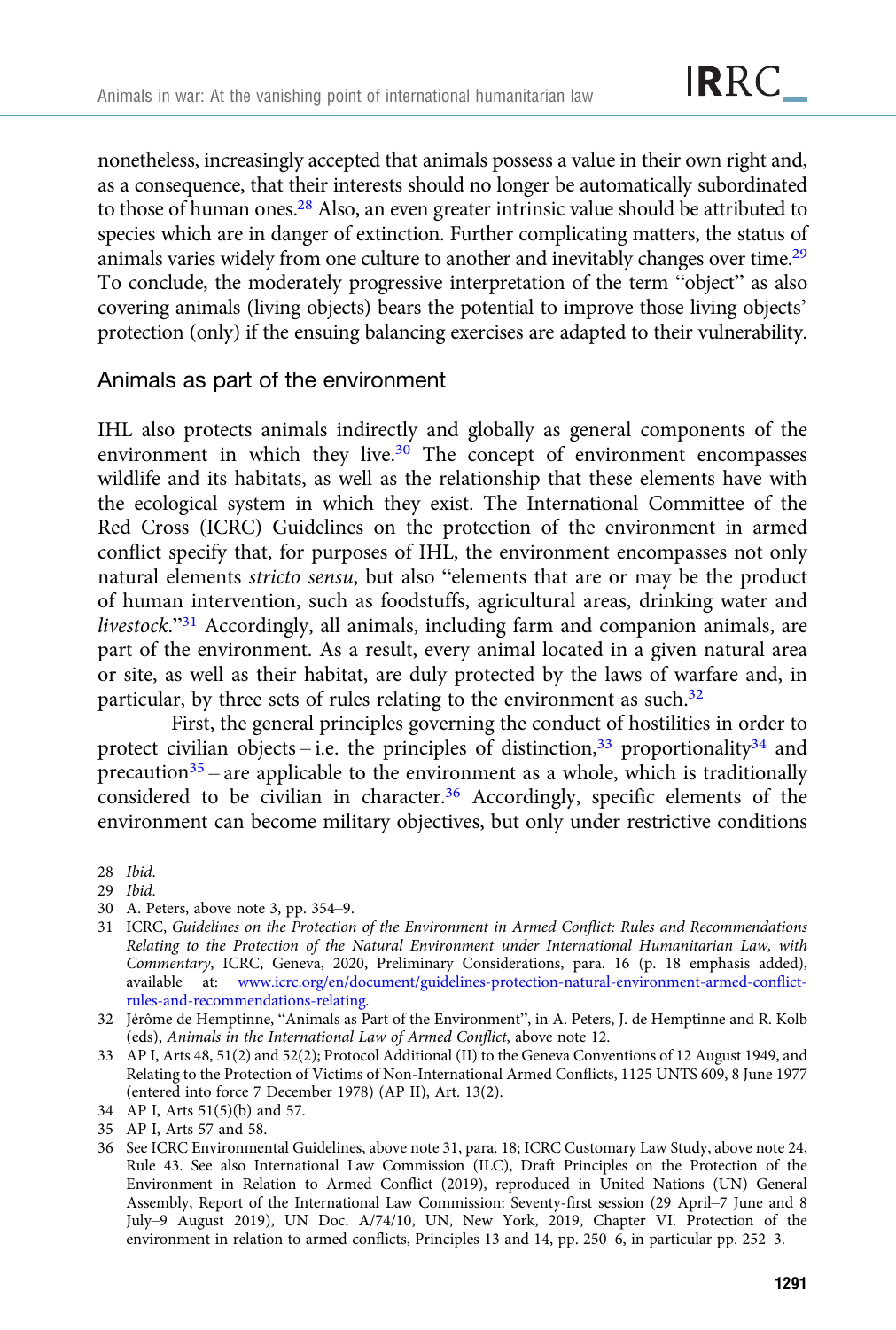set forth in Article 52(2) of the 1977 Protocol Additional to the Geneva Conventions of 12 August 1949, and Relating to the Protection of Victims of International Armed Conflicts (AP I). In principle, no component of the natural environment is a military objective by its nature.37 Notably wildlife (as opposed to trained domestic animals) can never be treated as a military objective by virtue of its use or purpose, even if the trading of endangered species might contribute to sustaining military activities.<sup>38</sup>

Moreover, the environment always remains protected against excessive collateral damage: an attack against a military objective which may be expected to cause incidental damage to the environment that would be excessive in relation to the concrete and direct military advantage anticipated is prohibited.<sup>39</sup> Given that the protection of the environment (and animals which form part of it) has become much more important – as shown by the numerous environmental conventions and soft law instruments adopted on the matter over the last four decades – the damage caused to the environment (and animals) should be attributed a particularly heavy weight in the proportionality calculation that is needed to determine what is "excessive".<sup>40</sup> When balancing the anticipated military advantage against the expected environmental harm, account must also be taken of, not only the attack's direct effects, but the attack's indirect effects (known as "reverberating" or "knock-out effects") on the environment.<sup>41</sup> This creates an obligation upon the belligerents to assess the indirect effects (damage) caused by an attack on an area which does not host many animals, but whose destruction affects the ecological balance on a wide scale and will therefore cause the disappearance of animals situated elsewhere.<sup>42</sup> However, only "foreseeable" damage (direct and indirect) would count as excessive and thus be unlawful.

Second, other IHL rules that seek to prevent or limit certain damage to the environment (such as those which regulate the usage of specific weapons or combat techniques) also play a role in this context. These comprise rules on specially protected objects (such as works and installations containing dangerous forces<sup>43</sup> and objects indispensable to the survival of the civilian population), $44$  rules on pillage<sup>45</sup> and those prohibiting incendiary weapons or the use of herbicides as a method of warfare.<sup>46</sup> In the same vein, a specific convention prohibits the

- 40 J. de Hemptinne, above note 32.
- 41 ICRC Environmental Guidelines, above note 31, para. 117.
- 42 ICRC, International Humanitarian Law and the Challenges of Contemporary Armed Conflicts Recommitting to Protection in Armed Conflicts on the 70th Anniversary of the Geneva Conventions, ICRC, Geneva, 2019, p. 68. See also ICRC Environmental Guidelines, above note 31, para. 18.
- 43 AP I, Art. 56.
- 44 AP I, Art. 54.
- 45 GC IV, Art. 33(2).
- 46 Protocol on Prohibitions or Restrictions on the Use of Incendiary Weapons, 10 October 1980, 1342 UNTS 171 (entered into force 2 December 1983).

<sup>37</sup> Cordula Droege and Marie-Louise Tougas, "The Protection of the Natural Environment in Armed Conflict – Existing Rules and Need for Further Legal Protection", Nordic Journal of International Law, Vol. 82, 2013, p. 28.

<sup>38</sup> Ibid., p. 29.

<sup>39</sup> See ICRC Environmental Guidelines, above note 31, paras 114–22.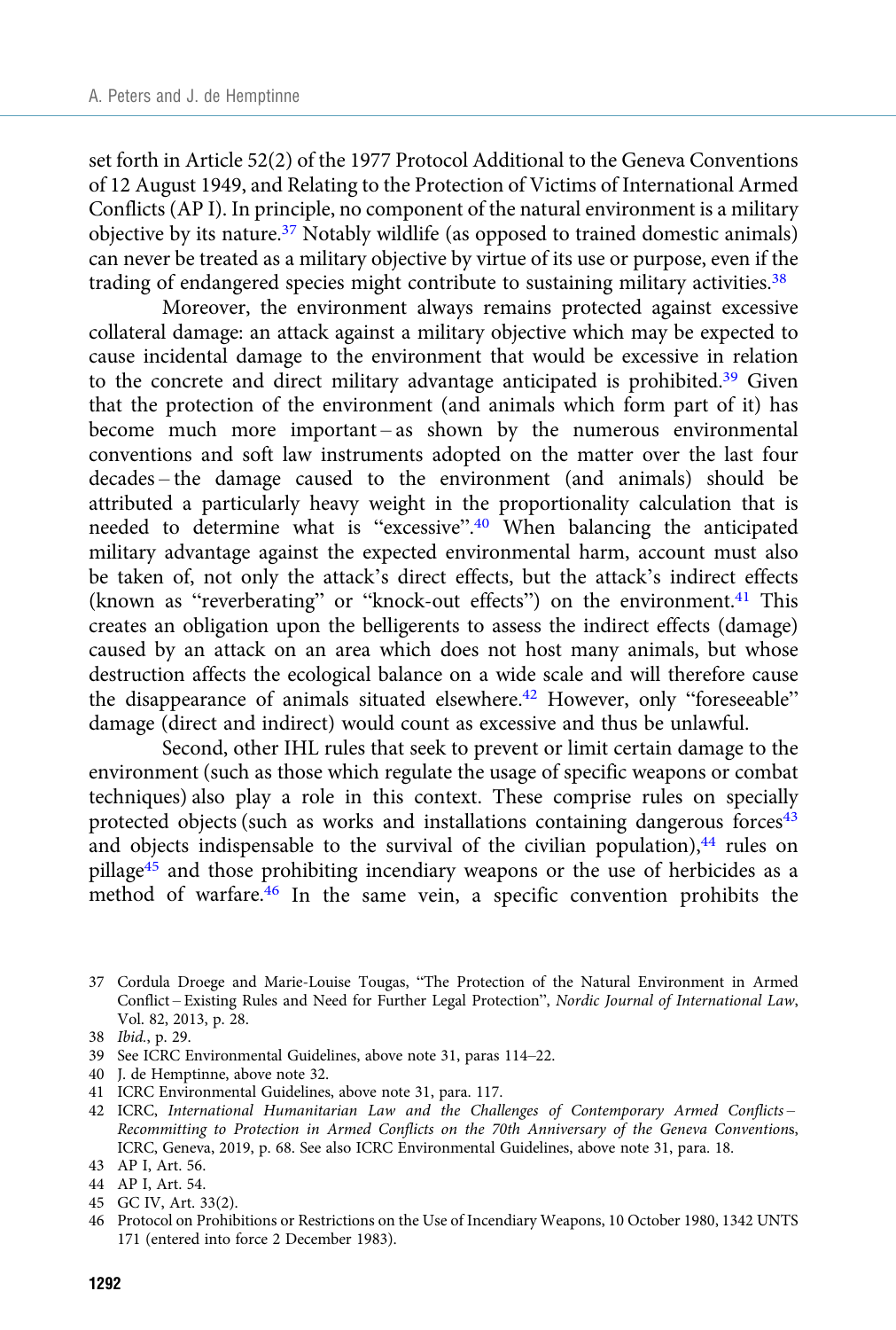destruction of the environment as a form of weapon.<sup>47</sup> In contrast to the IHLbased protection of domestic animals as property or even as "objects indispensable to the survival of the civilian population" and of wildlife by the rules against pillage<sup>48</sup> which under strict conditions may apply directly to animals, the environmental rules provide only indirect safeguards for animals. We will come back below to the protection of objects indispensable to the survival of the civilian population.<sup>49</sup>

Third, more importantly, Articles 35(3) and 55 of AP I prohibit using means and methods of warfare that are intended, or may be expected, to cause "long-term, widespread and severe damage" to the environment. The difference between this specific form of protection and the general protection of the environment referred to above is that the special rule is absolute.<sup>50</sup> If widespread,  $long-term$  and severe damage is inflicted, it will always be unlawful – independently of any inquiry into whether this behaviour or result could be justified on the basis of military necessity or whether incidental damage was excessive.51 Although the travaux préparatoires of Articles 35(3) and 55 of AP I indicate that each of the three conditions contained in the special norms was extensively discussed during the negotiations of AP I, only the term "long-term" was clarified as meaning "years" or "decades".<sup>52</sup> There is no indication of what the terms "widespread" and "severe" were intended to signify exactly. Traditionally, "widespread" has been understood to refer to "several hundred square kilometres", and "severe" means "serious disruption of the ecosystem".<sup>53</sup> However, this interpretation should be revisited in light of today's importance of environmental values, given the progressive understanding that the environment must be protected as such, and in view of the awareness of the dramatic consequences that wars have on the whole ecosystem and wildlife in particular.54 What might not have appeared to be a widespread, long-term and severe damage forty years ago when AP I was adopted may now be considered to be so.<sup>55</sup> For instance, it is increasingly accepted by scientists that destroying biodiversity spots or areas known to be populated by endangered species or by a great diversity of

- 48 See A. Peters, above note 3, pp. 344–9.
- 49 See below, section "Animals as objects indispensable".
- 50 ICRC Customary Law Study, above note 24, Rule 45; ICRC Environmental Guidelines, above note 31, para. 49.
- 51 ICRC Customary Law Study, above note 24, Rule 45.
- 52 Yves Sandoz, Christophe Swinarski and Bruno Zimmermann (eds), Commentary on the Additional Protocols of 8 June 1977 to the Geneva Conventions of 12 August 1949, ICRC, Geneva, 1987 (APs Commentary), para. 1452.
- 53 C. Droege and M.-L. Tougas, above note 37, p. 32. See also J. de Hemptinne, above note 32.
- 54 Djamchid Montaz, "Les règles relatives à la protection de l'environnement au cours des conflits armés à l'épreuve du conflit entre l'Irak et le Koweït", Annuaire français de droit international, Vol. XXXVII, 1991, pp. 209–10; Michael Bothe, Carl Bruch, Jordan Diamond and David Jensen, "International Law Protecting the Environment during Armed Conflict: Gaps and Opportunities", International Review of the Red Cross, Vol. 92, 2010, p. 576. See also J. de Hemptinne, above note 32.
- 55 Michael Bothe, "The Protection of the Environment in Times of Armed Conflict", German Yearbook of International Law, Vol. 34, 1991, p. 57.

<sup>47</sup> Convention on the Prohibition of Military or any Hostile Use of Environmental Modification Techniques, 10 December 1976, 1108 UNTS 151 (entered into force 5 October 1978).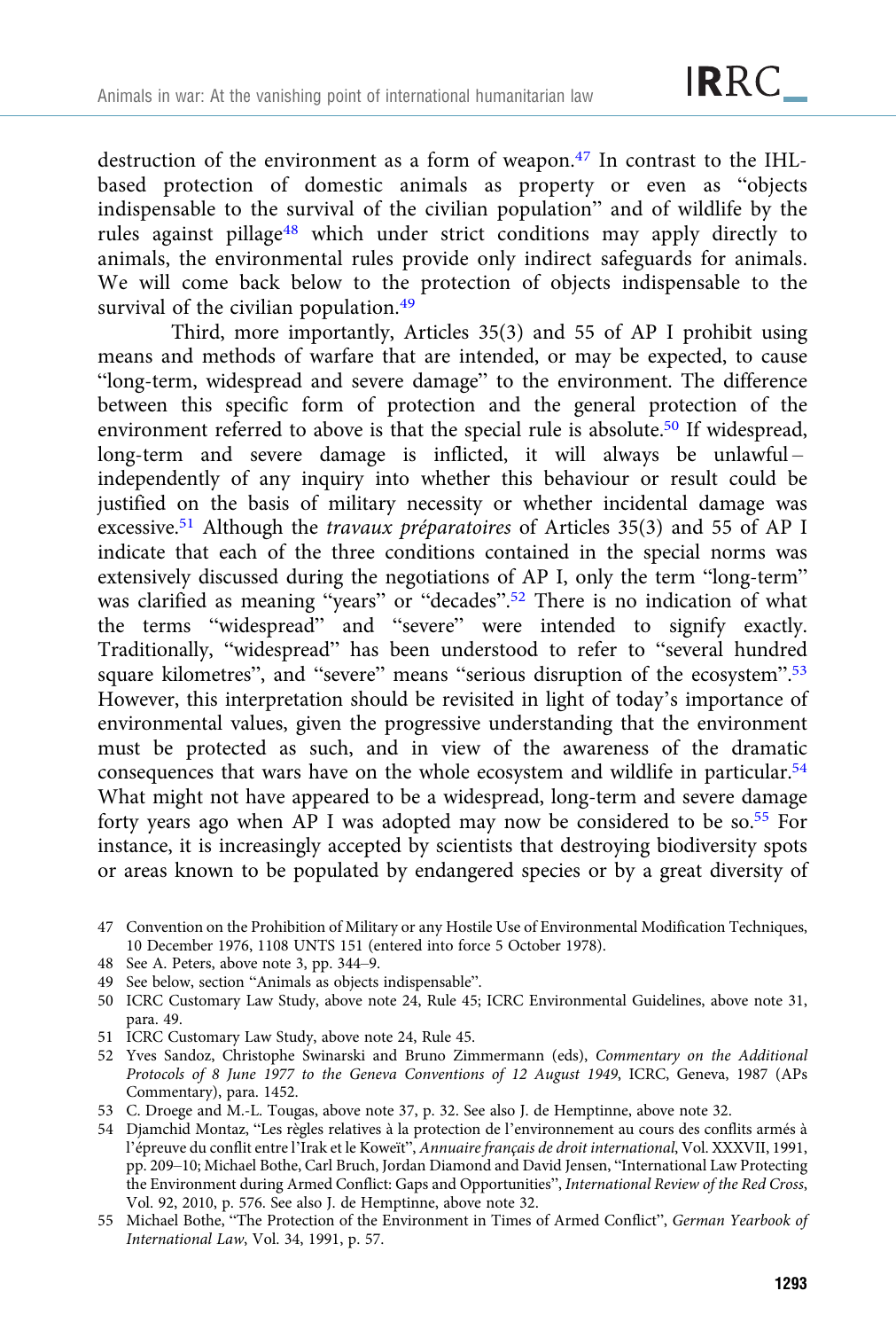fauna can have serious repercussions for the environment as a whole, even if the area concerned is relatively small.<sup>56</sup>

However, Articles 35(3) and 55 of AP I formally apply only in international armed conflicts. In contrast, the legal framework for non-international armed conflicts (Article 3 common to the four Geneva Conventions and AP II) does not contain any provision dealing specifically with the environment. Moreover, it is not fully clear, although "likely in due course" according to the ICRC, that the customary rule prohibiting widespread, long-term and severe damage to the natural environment in international armed conflicts also applies in noninternational armed conflict.57 We will return to this point below.

Beyond the mentioned principles governing the conduct of hostilities that potentially apply to natural resources and animals and beyond the few provisions that specifically protect them, IHL does not address any other environmental matters, for instance, the conservation and the preservation of wildlife. These gaps can and should be filled by international environmental treaties which continue to apply during armed conflicts.<sup>58</sup> Their content and nature vary widely. Some conventions pursue a sectorial approach protecting particular species, such as the 1973 Convention on International Trade in Endangered Species of Wild Fauna and Flora (CITES),<sup>59</sup> the 1979 Convention on the Conservation of Migratory Species of Wild Animals,<sup>60</sup> the 2001 Agreement on the Conservation of Albatrosses and Petrels<sup>61</sup> or the 1946 International Convention on the Regulation of Whaling.<sup>62</sup> Others, which are more holistic in nature – such as the 1992 Convention on Biological Diversity,<sup>63</sup> the 2003 African Convention on the Conservation of Nature and Natural Resources (revised), $64$  or the 1982 Convention on Wetlands of International Importance, Especially as Waterfowl

- 56 ICRC Environmental Guidelines, above note 31, para. 58. See also Daniella Dam-de Jong, International Law and Governance of Natural Resources in Conflict and Post-Conflict Situations, Cambridge University Press, Cambridge, 2015, p. 230.
- 57 ICRC Customary Law Study, above note 24, Rule 45.
- 58 ILC, Effects of Armed Conflicts on Treaties. Titles and Texts of the Draft Articles on the Effects of Armed Conflicts on Treaties Adopted by the Drafting Committee on Second Reading, 11 May 2011, A/CN.4/L.777, Arts 3, 6 and 7. For a discussion of the substantive, personal and territorial scope of application of the international conventions on the environment, see J. de Hemptinne, above note 32. See also the work of the ILC on the matter: ILC, Effects of Armed Conflicts on Treaties. Titles and Texts of the Draft Articles on the Effects of Armed Conflicts on Treaties Adopted by the Drafting Committee on Second Reading, 11 May 2011, A/CN.4/L.777, Arts 3, 6 and 7.
- 59 Convention on International Trade in Endangered Species of Wild Fauna and Flora, 3 March 1973, 993 UNTS 243 (entered into force 1 July 1975).
- 60 Convention on the Conservation of Migratory Species of Wild Animals, 23 June 1979, 1651 UNTS 333 (entered into force 1 November 1983).
- 61 Agreement on the Conservation of Albatrosses and Petrels, 19 June 2001, 2258 UNTS 257 (entered into force 1 February 2004).
- 62 International Convention on the Regulation of Whaling, 2 December 1946, 161 UNTS 72 (entered into force 10 November 1948).
- 63 Convention on Biological Diversity, 5 June 1992, 1760 UNTS 79 (entered into force 29 December 1993).
- 64 African Convention on the Conservation of Nature and Natural Resources signed on 15 September 1968 and revised on 11 July 2003.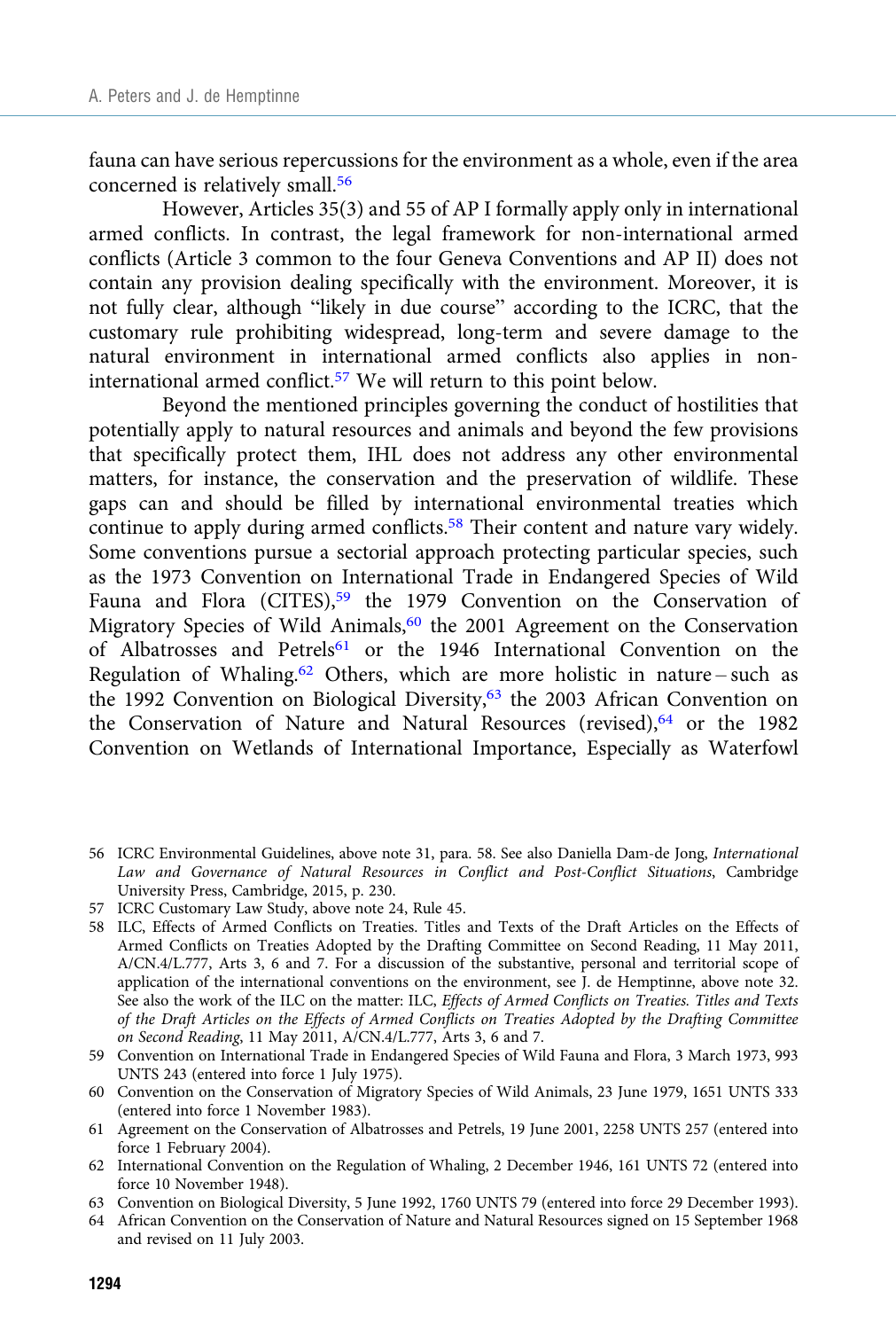Habitat (Ramsar Convention)<sup>65</sup> – focus not only on environmental protection and conservation, but more broadly on issues of common interest for humanity, such as sustainable development, biological diversity, or the impact of climate change on ecosystems. Each treaty regime can supplement IHL basic rules in the conservation and preservation of wildlife. Moreover, as recalled above, IHL provisions on the protection of the environment are themselves rather broad and vague. They leave wide discretion on how to read and apply them concretely.<sup>66</sup> Environmental treaties can here play a complementary role by giving a meaning and substance to IHL norms and concepts which remain ambiguous, such as the concept of environment, the criteria of long-term, widespread and severe damage, or the requirement of proportionality.67 As shown above, these terms should be construed in conformity with fundamental environmental standards and values that have progressively emerged from the numerous international conventions and soft law instruments adopted during the last decades. This means that, through a "harmonious interpretation", relevant IHL provisions protecting wildlife could be interpreted and applied by reference to the normative context in which they operate, a context co-shaped by international environmental law.<sup>68</sup>

Animals as means of medical transport, search and rescue

Many animals which possess a highly developed sense of smell, such as dogs, are employed to search on the battlefield for missing combatants or civilians in need of medical assistance.<sup>69</sup> Often, these animals receive sophisticated training to find such persons and to bring them medical equipment, food and water. Other animals – such as horses, mules, donkeys or camels – exercise similar search-andrescue activities in inaccessible areas. In many cases, these animals are simply employed to transport the wounded and sick, medical personnel or equipment.<sup>70</sup>

When exercising such medical functions, "medical animals" could, in theory, benefit from IHL "special" safeguards, adapted to the need for medical care, beyond the general protection afforded to civilian objects. When employed as a means of transportation, animals could fall within the category of medical

<sup>65</sup> Convention on Wetlands of International Importance Especially as Waterfowl Habitat, 2 February 1971, 996 UNTS 245 (entered into force 21 December 1975).

<sup>66</sup> Jorge E. Viñuales, "Le concept de 'régime special' dans les rapports entre droit humanitaire et droit de l'environnement", Research Paper 12, The Graduate Institute Center for International Environmental Studies, Geneva, 2012, p. 13. See also Mara Tignino, "Droit international de l'environnement", in Raphael van Steenberghe (ed.), Droit international humanitaire: un régime spécial de droit international, Bruylant, Brussels, 2013, p. 293; J. de Hemptinne, above note 32.

<sup>67</sup> J. E. Viñuales, ibid., p. 14.

<sup>68</sup> See Ayşe-Martina Böhringer and Thilo Marauhn, "Animals as Endangered Species", in A. Peters, J. de Hemptinne and R. Kolb (eds), Animals in the International Law of Armed Conflict, above note 12.

<sup>69</sup> E. Baratay, above note 4, pp. 111–13. M. Tignino, above note 66, p. 253; See Jérôme de Hemptinne, "Animals as Means of Medical Transportation, Search and Rescue", in A. Peters, J. de Hemptinne and R. Kolb (eds), Animals in the International Law of Armed Conflict, above note 12.

<sup>70</sup> See Australian Government, Department of Veterans' Affairs, "Animals in the Military during World War I", no date, available at: [https://anzacportal.dva.gov.au/wars-and-missions/ww1/military-organisation/animals](https://anzacportal.dva.gov.au/wars-and-missions/ww1/military-organisation/animals-in-military)[in-military.](https://anzacportal.dva.gov.au/wars-and-missions/ww1/military-organisation/animals-in-military)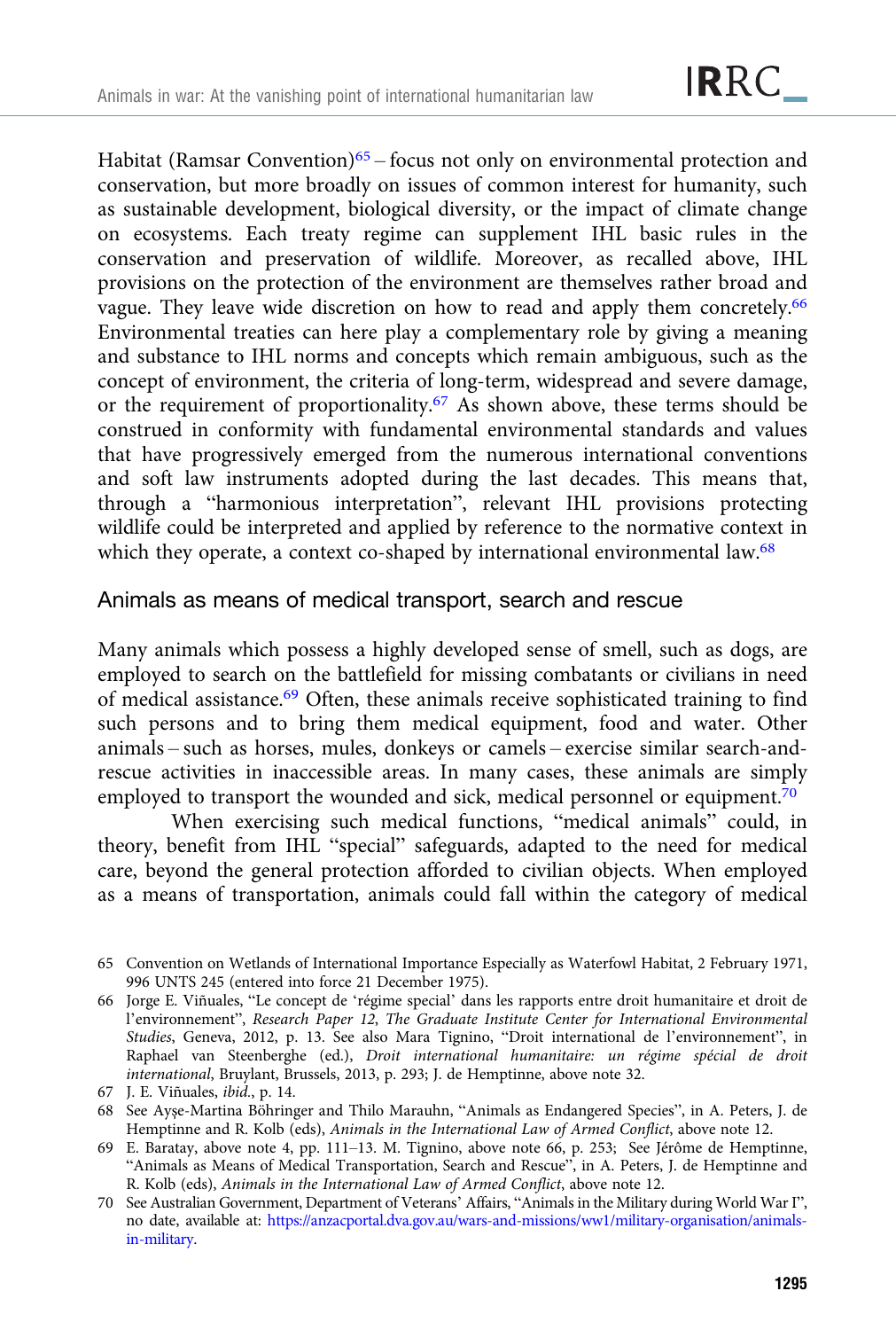transport.<sup>71</sup> Such an approach is consistent with the definition of "medical transports" in Article  $\hat{8(g)}$  of AP I: "any means of transportation, whether military or civilian, permanent or temporary, assigned exclusively to medical transportation" by a competent authority of a party to the conflict. By referring to "any means of transportation", this legal definition is open-ended. According to an authoritative commentary, no means of transportation "is excluded, from the oxdrawn cart to the supersonic jet, or any future means of transportation; the absence of an exhaustive list leaves the field open for the latter".<sup>72</sup> This suggests that the definition does not only cover inanimate carriers. Quite to the contrary, with the word "assigned", the legal definition is purpose- or use-oriented. Article 8(g) of AP I thus implicitly acknowledges that, like any other means of transportation, animals need protection in this context, not because of their intrinsic characteristics, but because of their assignment to medical purposes. In order words, animals could and should receive the safeguards offered by the 1949 Geneva Convention for the Amelioration of the Condition of the Wounded and Sick in Armed Forces in the Field<sup>73</sup> and by GC IV on account of the medical functions of transportation they perform.

When used by medical personnel for search or rescue activities, it could be argued that animals constitute material or equipment of medical units<sup>74</sup> and, as such, benefit from the reinforced protection afforded to mobile or fixed medical units to which they belong.<sup>75</sup> At first sight, animals seem to be excluded from this regime. The term "medical equipment" is normally understood to comprise only inanimate objects. This seems to be confirmed by the 2016 ICRC Commentary on GC I which states that "medical equipment includes drugs, bandages, medical instruments, stretchers and other supplies needed for the care of the wounded and sick".<sup>76</sup> But this list, too, is open-ended: despite the limited examples it provides, the commentary does not restrict the provision's scope of application to inanimate objects. One could again argue that the ICRC's approach is "purpose/use-oriented". This would entail that, like any means of medical transportation, animals deserve protection – independently of being natural living beings – because of the medical functions assigned to them in warfare.

In both situations – when used as means of medical transportation or as medical material or equipment<sup>77</sup> – animals must not be attacked, nor harmed in

- 75 J. de Hemptinne, above note 69.
- 76 2016 ICRC Commentary on GC I, above note 72, para. 2384.
- 77 Transports of wounded and sick and transports of medical equipment are protected in the same way as mobile medical units. See GC I, Arts 33(1) and 35(1).

<sup>71</sup> J. de Hemptinne, above note 69. See, generally, GC I, Arts 35–7; GC IV, Arts 21–3.

<sup>72</sup> APs Commentary, above note 52, para. 384 (emphasis added). It could be contended that the term "transports" covers only inanimate vehicles. For example, the Commentary on GC I (2nd ed., ICRC, Geneva, 2016, Art. 35, para. 2372) (2016 ICRC Commentary on GC I) lists, among other things, automobiles, trucks, trains, motorcycles, small all-terrain vehicles and inland boats. At first sight, animals seem to be excluded from this regime. For a discussion of this question, see J. de Hemptinne, above note 69.

<sup>73</sup> Geneva Convention (I) for the Amelioration of the Condition of the Wounded and Sick in Armed Forces in the Field of 12 August 1949, 75 UNTS 31 (entered into force 21 October 1950) (GC I).

<sup>74</sup> GC I, Art. 33.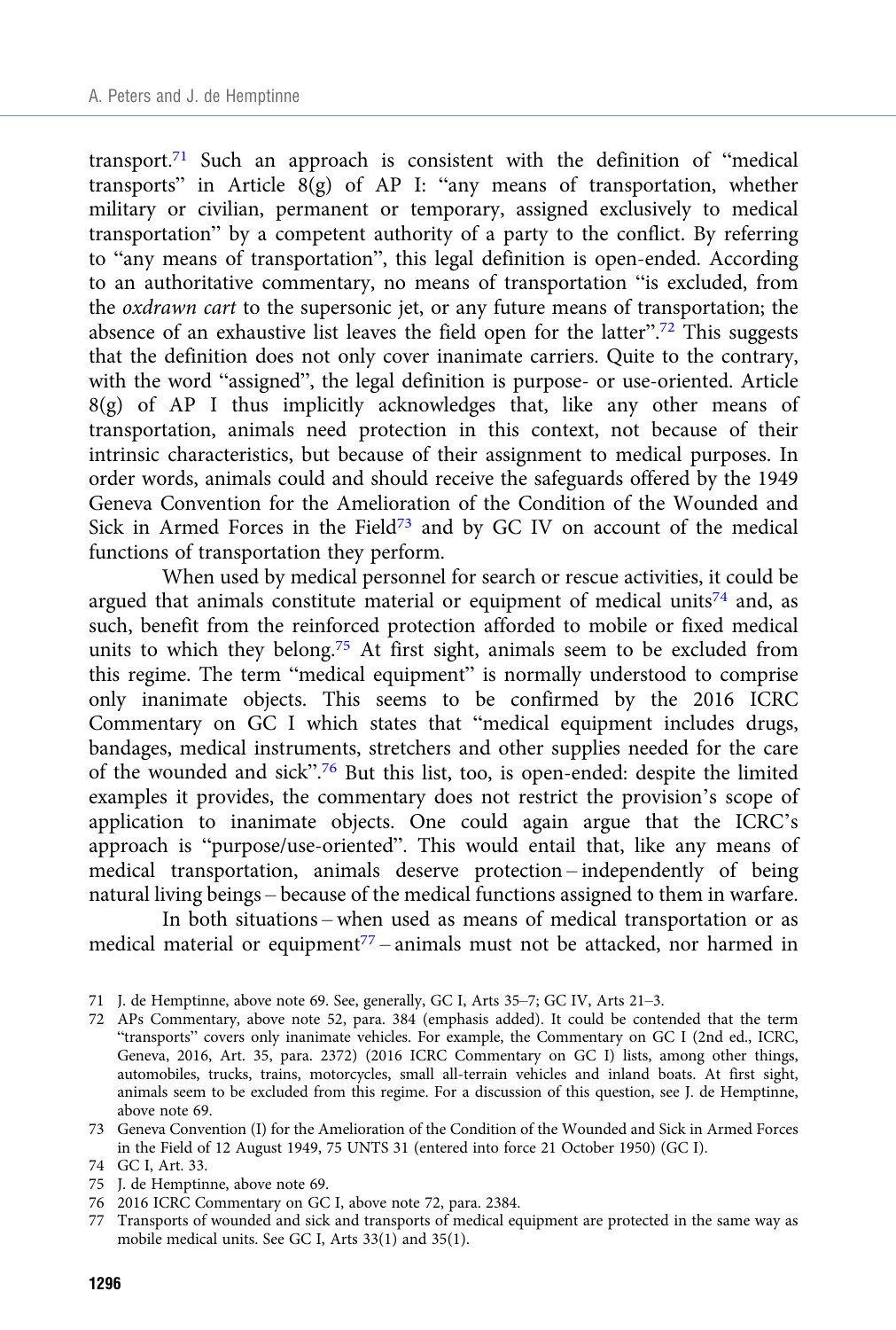any way, nor may their medical functioning be impeded, even if they do not momentarily bear any wounded and sick persons or medical equipment.<sup>78</sup> Moreover, animals benefit from all rules on precautions in attacks and on the effects of attacks.79 It is only if and when animals are employed for military purposes – for example, to transport able soldiers or munitions, to serve as "living bombs" or to detect explosives – that they may lose such a protection. $80$  In these circumstances, they may become legitimate military targets and may thus be directly attacked and even killed by the adversary. However, "medical animals" can only lose such a protection after a warning has been issued and set, whenever appropriate, a reasonable time limit, and only after such warning has remained unheeded.<sup>81</sup>

Common Article 3 of the Geneva Conventions does not explicitly protect means of medical transportation, search and rescue in non-international armed conflicts. But such a protection is implicit in the legal requirement that the wounded and sick be searched for, collected and protected against pillage and illtreatment, and that they receive adequate care. $82$  It is a necessary implication of the legal obligation to fully guarantee for the care of the wounded and sick that the means of medical transportation, search and rescue must be respected and protected at all times, and may not be attacked.83 Such a specific rule on the protection of medical units and transports is explicitly set forth in AP II.84 The principle should be extended to animals used for medical purposes, in all types of armed conflict.<sup>85</sup>

#### Animals as objects indispensable to the survival of the civilian population

When they are "indispensable to the survival of the civilian population", certain animals, such as livestock, benefit from reinforced safeguards in both international and non-international armed conflicts.<sup>86</sup> They are protected, not only against any attack, but also against any destruction, removal, or being rendered useless.87 Moreover, even when they become legitimate military objectives, animals lose protection only when they are used exclusively as

- 78 AP I, Art. 21. See also ICRC Customary Law Study, above note 24, Rule 29.
- 79 Alexander Breitegger, "The Legal Framework Applicable to Insecurity and Violence Affecting the Delivery of Health Care in Armed Conflicts and other Emergencies", International Review of the Red Cross, Vol. 95, 2013, p. 108.
- 80 GC I, Arts 21 and 22; AP I, Art. 13. See also ICRC Customary Law Study, above note 24, Rules 28 and 29.
- 81 GC I, Art. 22; AP I, Art 13. See Marco Sassòli, International Humanitarian Law, Rules, Controversies, and Solutions to Problems Arising in Warfare, Edward Elgar, Cheltenham, 2019, para. 8.29.
- 82 Katja Schöberl, "Buildings, Material, and Transports", in Andrew Clapham, Paola Gaeta and Marco Sassòli (eds), The 1949 Geneva Conventions: A Commentary, Oxford University Press, Oxford, 2015, p. 829. See also AP II, Arts 7 and 8.
- 83 Antoine Bouvier, "The Use of the Emblem", in A. Clapham, P. Gaeta and M. Sassòli (eds), The 1949 Geneva Conventions, ibid., p. 863.
- 84 AP II, Art. 11(1).
- 85 J. de Hemptinne, above note 69.
- 86 AP I, Art. 54 (literal quote of the title of the provision); AP II, Art. 14; ICRC Customary Law Study, above note 24, Rule 54. See also M. Sassòli, above note 81, para. 8.353.
- 87 AP I, Art. 54(2).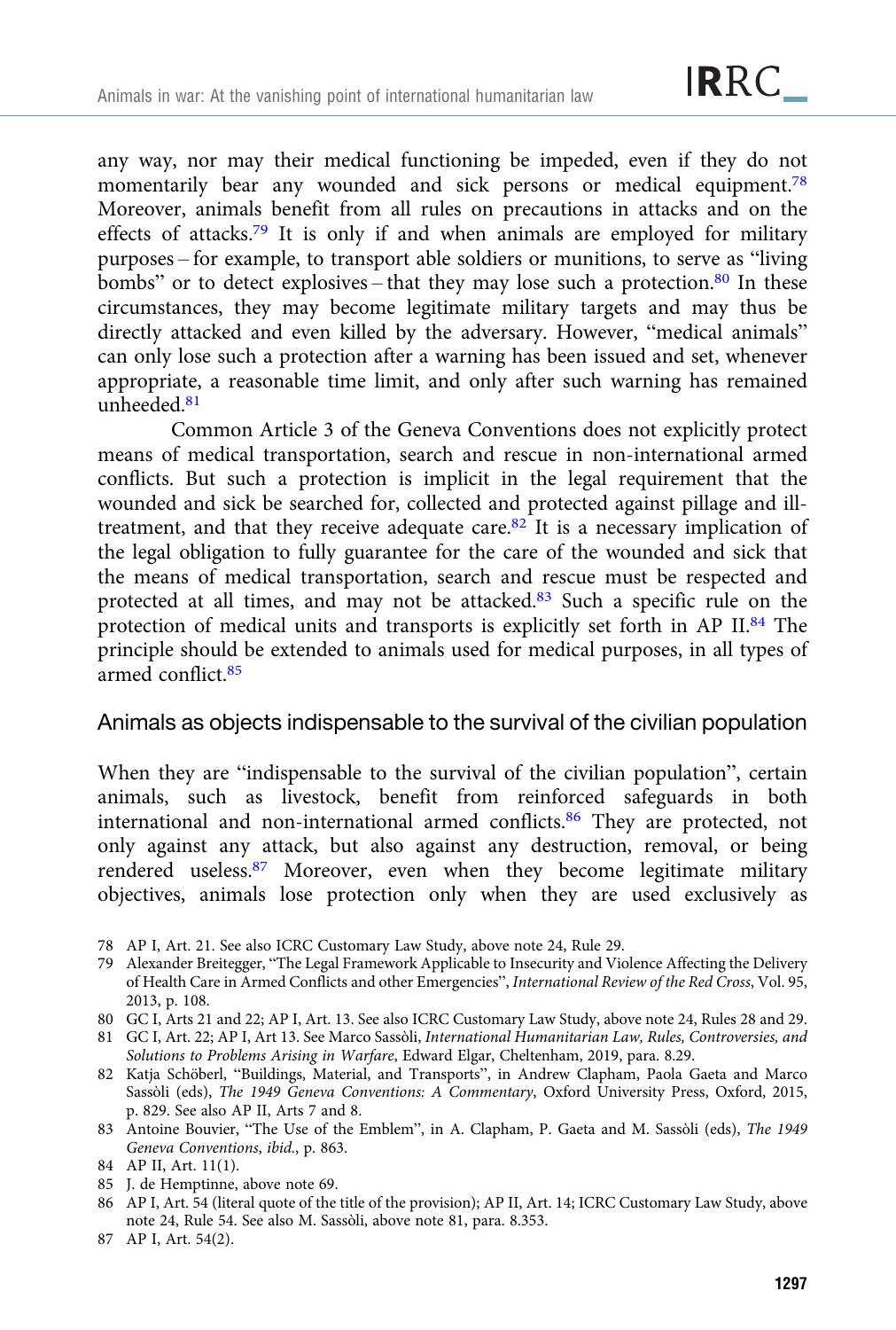sustenance for the opposing armed forces or, if not as sustenance, in direct support of military action. $88$  This special protective regime is, however, subject to two important limitations. First, the regime is clearly designed to prevent the starvation of human beings and not to protect animals per se, as the reference to the "survival of the civilian population" (heading of AP I, Art. 54) makes clear.<sup>89</sup> Furthermore, as stated by Article 54(2) of AP I, only those attacks against animals that are conducted with the "specific purpose of denying them for their sustenance value to the civilian population or to the adverse Party" are prohibited. The forbidden motives of destruction comprises not only the motive of causing starvation, but also "any other motive",<sup>90</sup> such as to drive a human population away. This means that a range of purposes or motives is prohibited by this rule. Nevertheless, these are limited: the killing of animals for legitimate purposes (other than just depriving the population of the animals' value) is allowed. $91$  The second limitation of the rule is that the protection offered is not absolute. Any belligerent may derogate from the mentioned prohibitions "where required by imperative military necessity" for the defence of its national territory against invasion, even if only within territory under its own control.<sup>92</sup> As noted by Marco Sassoli, "[i]n such limited circumstances, a scorched earth policy to delay the enemy's advance is therefore not prohibited."<sup>93</sup>

#### Animals as cultural property

It could be argued that certain animals should fall under the category of "tangible cultural heritage or property" and benefit from the detailed and multi-layered IHL principles protecting such property. These are set out mainly in the 1954 Hague Convention on the Protection of Cultural Property in the Event of Armed Conflict,  $94$  in its two Protocols,  $95$  in the Additional Protocols,  $96$  as well as in IHL customary principles.97 Concededly, non-human living beings do not easily fit into the category of cultural property – as into any other category of IHL. The mentioned IHL instruments understand cultural property as property "of great importance to the heritage of every people".<sup>98</sup> The legal definitions list human-

- 88 AP I, Art. 54(3) in the two variants lit. (a) and lit. (b).
- 89 M. Roscini, above note 19, p. 59; Sandra Krähenmann, "Animals as Specially Protected Objects", in A. Peters, J. de Hemptinne and R. Kolb (eds), Animals in the International Law of Armed Conflict, above note 12.
- 90 AP I, Art. 54(2).
- 91 M. Roscini, above note 19, p. 59.
- 92 AP I, Art. 54(5).
- 93 M. Sassòli, above note 81, para. 8.354.
- 94 Convention for the Protection of Cultural Property in the Event of Armed Conflict. The Hague, 14 May 1954, 249 UNTS 240 (entered into force 7 August 1956) (1954 Hague Convention).
- 95 (First) Protocol for the Protection of Cultural Property in the Event of Armed Conflict. The Hague, 14 May 1954, 249 UNTS 358 (entered into force 7 August 1956); Second Protocol to the Hague Convention of 1954 for the Protection of Cultural Property in the Event of Armed Conflict. The Hague, 26 March 1999, 2253 UNTS 172 (entered into force 9 March 2004).
- 96 AP I, Art. 54; AP II, Art. 16.
- 97 ICRC Customary Law Study, above note 24, Rules 38–41.
- 98 See, e.g., 1954 Hague Convention, above note 94, Art. 1(a).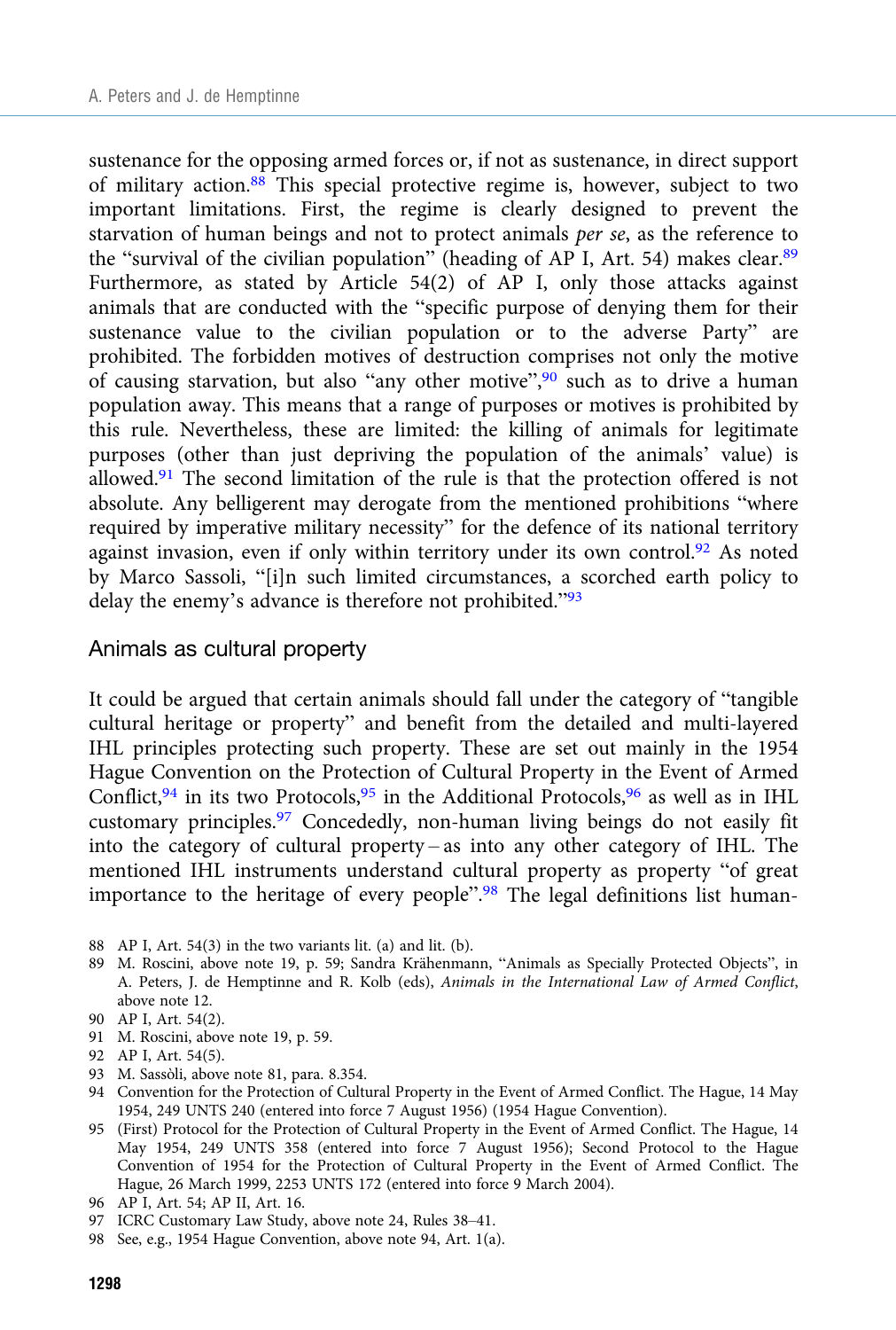made objects (such as buildings and other monuments of historic or architectural significance, archaeological sites and works of art).<sup>99</sup> Neither the major international instruments safeguarding cultural property mentioned above nor the Commentaries to the Additional Protocols make any reference to animals. This is not surprising since, as already mentioned, these conventions were adopted at a time when the protection of animals was not on top of the agenda of many States. Nonetheless, the enumerations in the relevant instruments are not exhaustive. The legal concept of "property" generally also covers animals. The necessary cultural value may also attach to animals which are used by humans for traditional food, in traditional sports, for religious rites (sacrifices), or enjoy a totemic or holy status (e.g. as heraldic animal, as a national symbol, and the like). Moreover, animals at the brink of extinction have a significant value for humanity as a whole.

Against this background, Sandra Krähenmann has argued that, today, the terms of cultural heritage or property can be interpreted in a progressive manner to include some categories of animals, namely endangered and endemic species:<sup>100</sup>

Though it may seem as a stretch, arguably the evolution of cultural heritage law to progressively recognise the interrelationship between humanity and nature could inform the interpretation of the notion of cultural property under IHL in the sense that endangered animals may be cultural property, namely objects of "historical or archaeological interests", similarly to cultural landscapes that have been included as archaeological sites.<sup>101</sup>

This interpretation is reinforced by the consideration that drawing a clear dividing line between the cultural heritage (that would be specially protected under IHL) and the natural heritage, including fauna and flora (that would be left outside such a protection) seems rather artificial. It is now increasingly accepted that the cultural heritage and the natural heritage are often intertwined, reflecting the constant interactions between humans and their environment.<sup>102</sup> Interestingly, the 1972 Convention Concerning the Protection of the World Cultural and Natural Heritage (World Heritage Convention) acknowledges the duty to identify and safeguard certain places that constitute part of the common heritage of humankind, including the habitat of threatened species of animals "of outstanding universal value from the point of view of science or conservation".<sup>103</sup> Even if it does not directly protect the endangered animals as such, the World Heritage Convention indirectly recognizes their importance and value by safeguarding their habitats. In any case, animals that inhabit the surrounding of cultural heritage sites will always indirectly benefit from the special protection afforded by IHL to these sites.

<sup>99</sup> Ibid.

<sup>100</sup> S. Krähenmann, above note 89.

<sup>101</sup> Ibid.

<sup>102</sup> Ibid.

<sup>103</sup> Convention for the Protection of the World Cultural and Natural Heritage of 16 November 1972, 1037 UNTS 151, Art. 2 (entered into force 17 December 1975).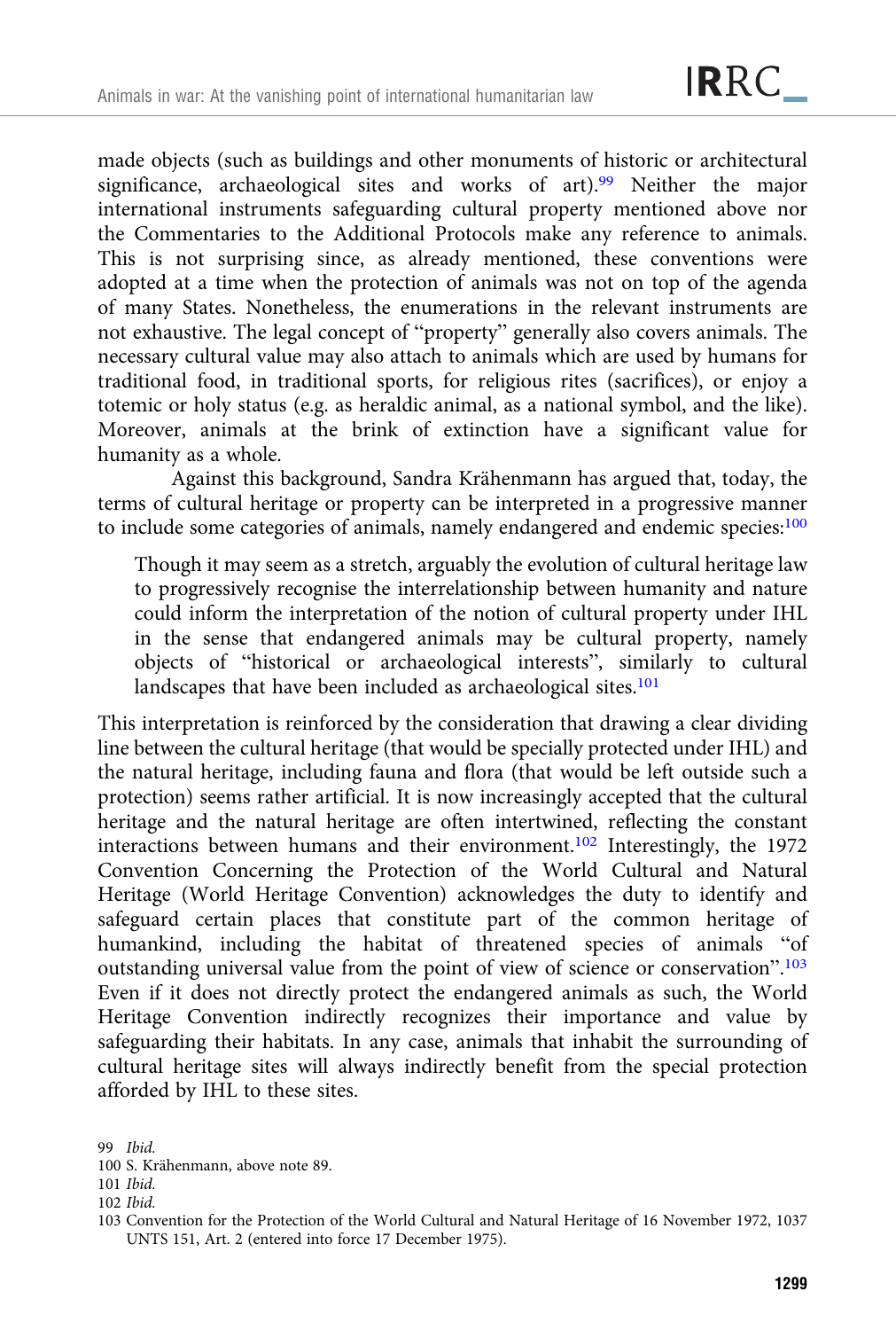The many different regimes protecting cultural property that could apply to specially protected animals cannot be studied in detail in this contribution.<sup>104</sup> In a nutshell, the application of such regimes to animals – which arguably form part of the world cultural heritage or which are located in protected sites – would, in theory, provide them with significant additional customary law-based safeguards in both international and non-international armed conflicts. Attacking cultural property or using it for military purposes is strictly prohibited in these circumstances, unless imperatively required by military necessity.<sup>105</sup> Moreover, this type of property is protected against seizure, destruction,<sup>106</sup> theft, pillage and vandalism.<sup>107</sup> In addition to complying with the general rules on the conduct of hostilities, belligerents must take special care in military operations to avoid any damage to cultural property.108 In practice, however, it will often be difficult for parties to an armed conflict and, in particular, for armed groups, to guarantee an effective protection to the natural heritage sites. Effective protection is all the more difficult because the sites are often very large and usually host a high number of animals, including protected species, constantly moving from one area to another.<sup>109</sup>

Finally, the cultural importance of certain animals could be recognized and protected by IHL and international criminal law less under the technical category of "cultural property" but as part of human–animal culture. During warfare, inhumane acts might be committed on animals for the specific reason that they entertain religious, cultural, historical or sociological ties with a given group of individuals (such as sacred cows in Hinduism). This has been acknowledged by the International Criminal Tribunal for the Former Yugoslavia (ICTY) in the Kupreškić trial judgment. The judges highlighted in this case that "the killing of the livestock [of Muslims was] clearly intended to deprive the people living there of their most precious assets". They also noted that "livestock had for their owners not only economic value, but also and probably even more importantly, emotional, psychological and cultural significance. […] Also the livestock, in addition to their economic value, took on a symbolic significance (for instance because Croats had pigs and Muslims did not)."<sup>110</sup> The ICTY judges even found that the cumulative effects of plunder of Bosnian Muslim dwellings, on discriminatory grounds, including plunder of livestock, could amount to the crime of persecution.<sup>111</sup> That said, persecution as a form of crime against humanity will only be present in limited circumstances: when such acts against

109 S. Krähenmann, above note 89.

<sup>104</sup> For a thorough analysis of the protection of cultural property, see Roger O'Keefe, The Protection of Cultural Property in Armed Conflict, Cambridge University Press, Cambridge, 2006.

<sup>105</sup> See ICRC Customary Law Study, above note 24, Rules 38 and 39.

<sup>106</sup> Ibid., Rule 40.

<sup>107</sup> Ibid.

<sup>108</sup> Ibid., Rule 38.

<sup>110</sup> ICTY, Trial Chamber, Prosecutor v. Zoran Kupreškić and others (IT-95-16-T), judgment of 14 January 2000, para. 336 (footnote omitted).

<sup>111</sup> ICTY, Trial Chamber, Prosecutor v. Dario Kordić & Mario Čerkez (IT-95-14/2-T), judgment of 26 February 2001, para. 205. "Plunder" is penalized in Article 3(e) of the Statute of the ICTY.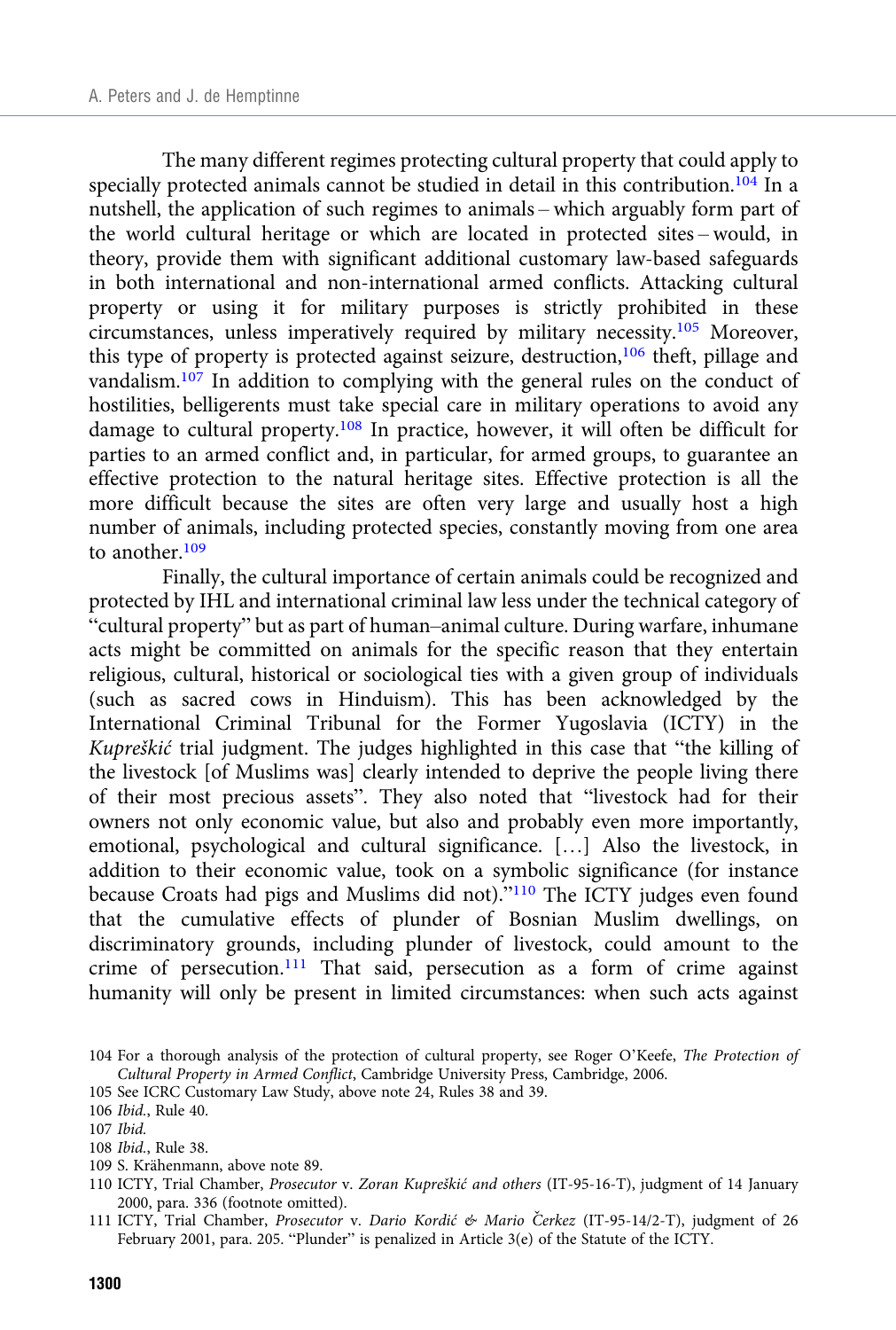these animals are committed "as a part of a widespread or systematic attack against any civilian population, with the knowledge of the attack".<sup>112</sup>

To conclude, the cultural value of animals in various contexts allows them to be drawn under the protective umbrella of IHL and international criminal  $law^{113}$ under limited conditions.

#### Animals in protected zones

In both international and non-international armed conflicts, IHL foresees several types of protected zones, such as neutralized zones for non-combatants and wounded combatants, non-defended localities, or demilitarized zones within conflict situations, located in or outside combat areas.<sup>114</sup> The common purpose of these zones is to increase the protection of particularly vulnerable persons who are not – or no longer – taking part in hostilities and who are not performing any work of military character, by sheltering them from the dangers arising out of combat operations or by placing certain areas beyond the reach of these operations.115 Of course, this system requires that all belligerents guarantee that such zones are free of military objectives and are not defended by military means. The belligerents must also agree beforehand on the zones' recognition and identification. While the creation of protected zones was not originally foreseen to benefit non-human beings, "the impetus to establish zones to protect animals and their habitats from the ravages of war is growing in momentum".<sup>116</sup> For instance, in its recent Environmental Guidelines, the ICRC has suggested the establishment of protected zones in national parks, natural reserves and endangered species<sup>7</sup> habitats,<sup>117</sup> and drafted a model pledge for removing fighting away from areas of major ecological importance or fragility.<sup>118</sup>

The creation of protected zones could increase the protection of animals in two respects. It could directly benefit animals located in these zones which will not be impacted by the conduct of warfare.<sup>119</sup> It could also indirectly benefit animals, since their habitat will flourish when not disrupted by hostilities.<sup>120</sup> Nevertheless, the absence of combat operations in certain areas might be a double-edged sword: It might attract a high number of human populations seeking refuge in these zones, and the human presence might impact the normal feeding and

<sup>112</sup> International Criminal Court Statute, 17 July 1998, Art. 7(1)(h).

<sup>113</sup> See Marina Lostal, "De-objectifying Animals: Could they Qualify as Victims before the International Criminal Court?", Journal of International Criminal Justice, Vol. 19, No. 3, 2021.

<sup>114</sup> GC I, Art. 23; GC IV, Arts 14 and 15; AP I, Arts 59 and 60. See Trevor Keck, "What You Need to Know About 'Safe Zones'", ICRC Blog, 27 February 2017, available at: [https://intercrossblog.icrc.org/blog/what](https://intercrossblog.icrc.org/blog/what-you-need-to-know-about-safe-zones)[you-need-to-know-about-safe-zones.](https://intercrossblog.icrc.org/blog/what-you-need-to-know-about-safe-zones)

<sup>115</sup> T. Keck, ibid.

<sup>116</sup> Matthew Gillett, "Animals in Protected Zones", in A. Peters, J. de Hemptinne and R. Kolb (eds), Animals in the International Law of Armed Conflict, above note 12.

<sup>117</sup> ICRC Environmental Guidelines, above note 31, para. 14.

<sup>118</sup> Ibid., para. 61.

<sup>119</sup> Niccolò Pons, "Animals", in Dražan Djukić and Niccolò Pons (eds), The Companion to International Humanitarian Law, Brill, Leiden, 2018, pp. 171–2.

<sup>120</sup> M. Gillett, above note 116.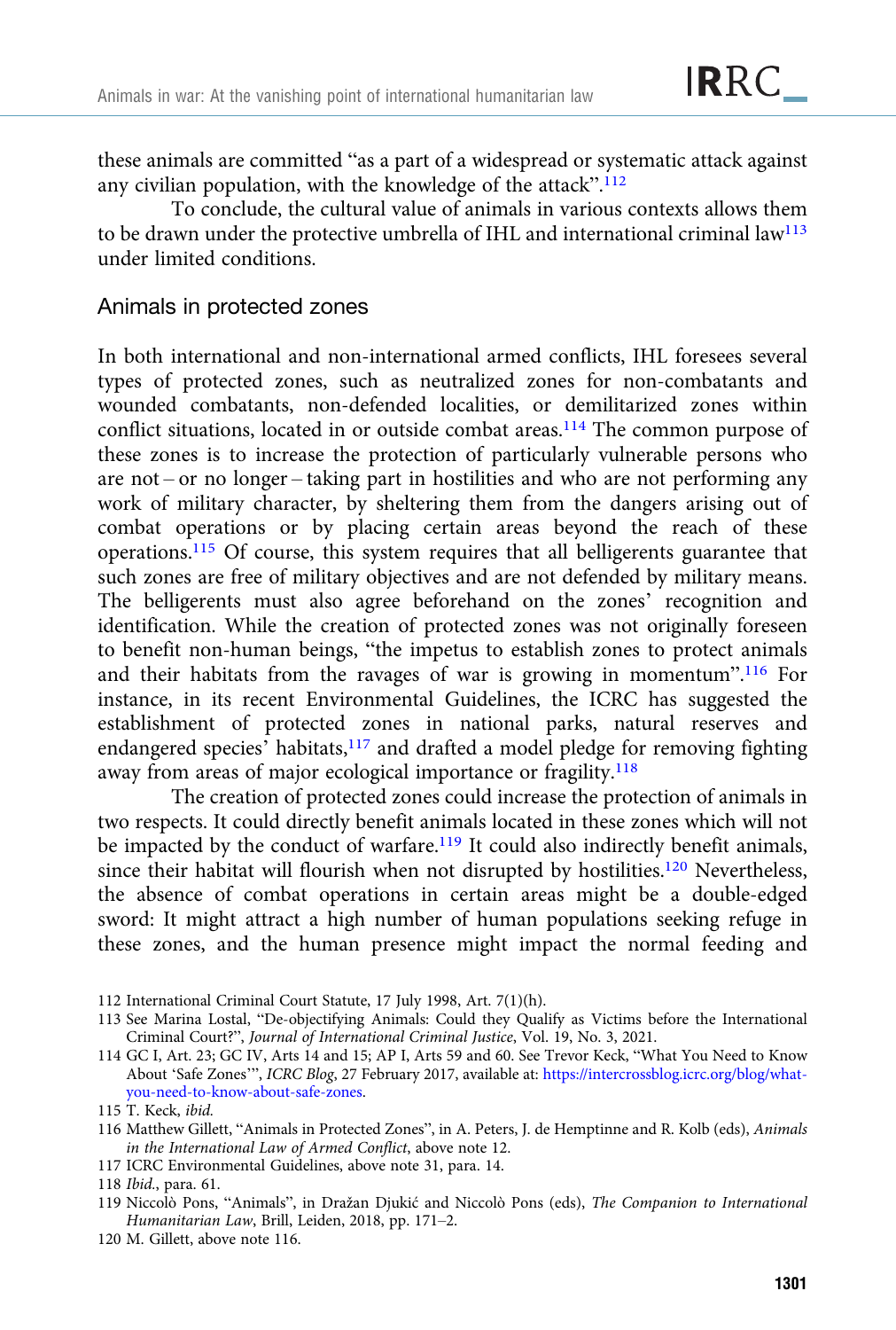foraging behaviour of animals.<sup>121</sup> The zoning might also reinforce industrial and economic activities, such as deforestation, thereby causing significant prejudice to wildlife.<sup>122</sup> In conclusion, the creation of protected ecological zones might generate (despite possible drawbacks) additional benefits for animals and thus complement the belligerents' obligations to respect and protect all animals, including wildlife, under the other regimes and principles of IHL.

#### Interpretation and application of IHL in line with animals' needs

#### Changing attitudes and new domestic law categories

By treating animals as mere civilian or cultural objects, as part of the environment or of protected zones, or as medical equipment and means of transport, IHL is out of sync with the evolution of the status and protection that animals have progressively acquired around the world over the last decades.123 Currently, 124 States of the world possess some kind of animal protection legislation.<sup>124</sup> For sure, these laws do not prohibit the killing of animals on a massive scale for human consumption. However, they prohibit – as a minimum – cruelty against animals, and in many States regulate the keeping, transport and slaughter in order to reduce suffering. The discrepancy between legal protection in peacetime and complete neglect in war should be overcome. In many other matters, the evolution of the law outside the context of armed conflict (ranging from human rights to environmental law) had significant consequences on the development of IHL. Similarly, the increasing concern for animal welfare could and should impact the way animals are treated in war.125 Generally speaking, public awareness of the need to improve animal conditions in those circumstances is growing.126 As emphasized by Marco Roscini, attitudes are shifting, especially towards animals like dogs or horses which have entertained close emotional bonds with soldiers for centuries:

A legislative proposal submitted to the US Congress, the US Canine Members of the Armed Forces Act, provided, for instance, that military working dogs should not be considered as "equipment" but should be reclassified as canine members of the armed forces. In some cases, at least unofficially, dogs have been given a military rank and wear a sign distinctive of their rank on their body armour.<sup>127</sup>

<sup>121</sup> Ibid.

<sup>122</sup> Joshua H. Daskin and Robert M. Pringle, "Warfare and Wildlife Declines in Africa's Protected Areas", Nature, Vol. 553, No. 7688, 2018, p. 328.

<sup>123</sup> Sabine Brels, Le Droit du bien-être animal dans le monde: évolution et universalisation, L'Harmattan, Paris, 2017.

<sup>124</sup> Global Animal Law, above note 10.

<sup>125</sup> J. de Hemptinne, above note 7, p. 273.

<sup>126</sup> Jérôme de Hemptinne, Tadesse Kebebew and Joshua Niyo, "Animals as Combatants and as Prisoners of War?", in A. Peters, J. de Hemptinne and R. Kolb (eds), Animals in the International Law of Armed Conflict, above note 12.

<sup>127</sup> M. Roscini, above note 19, p. 44.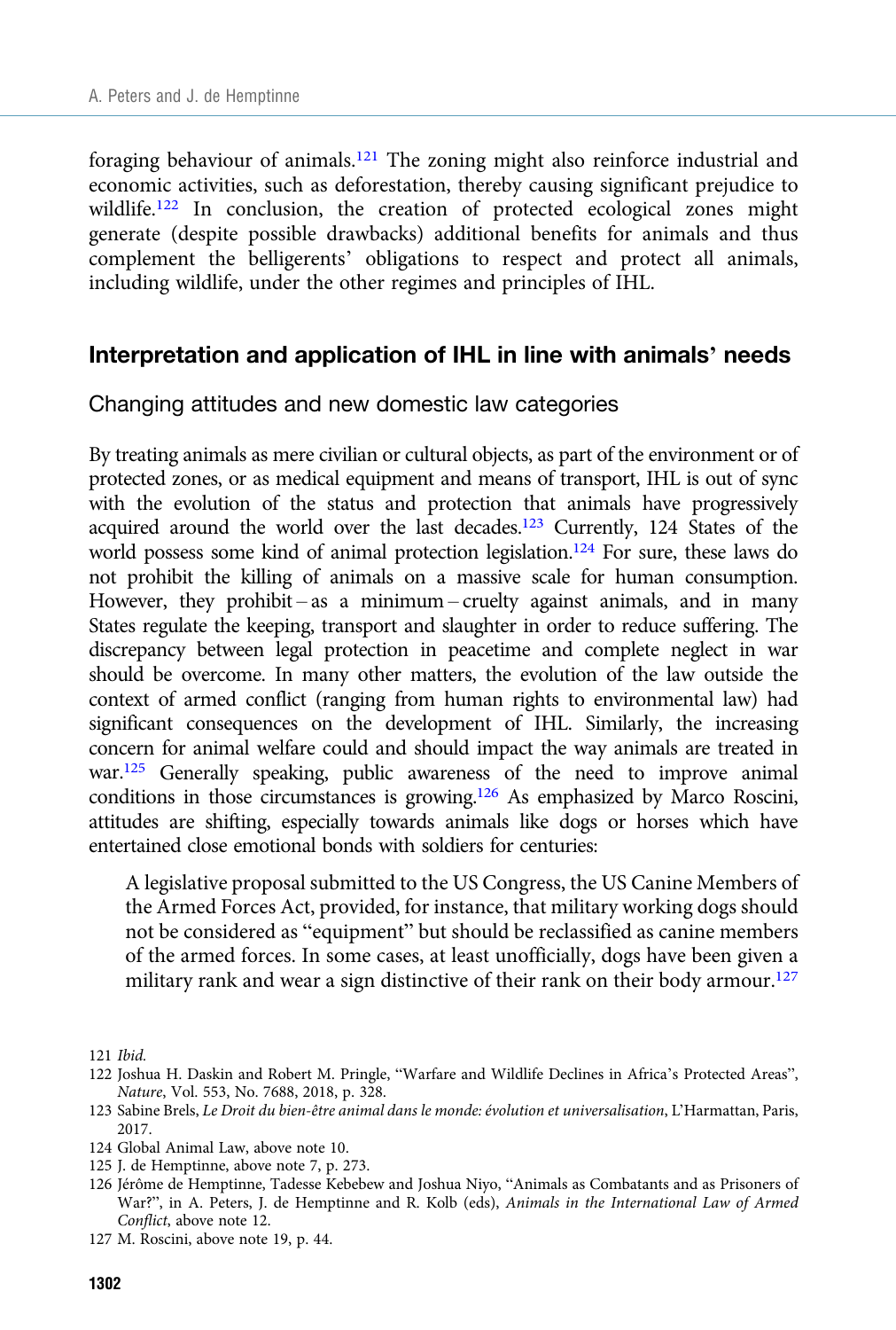The decoration of animals who have distinguished themselves on the battlefield<sup>128</sup> and of establishing war memorials commemorating animal soldiers also illustrate the intention of some armies to treat certain "combatant animals" differently from mere commodities.129 Concededly, these symbolic practices fall short of a trend of respecting animals in war more generally, and they are accompanied by other practices that manifest disregard for animal interests. For example, in the 1970s, the US dogs that had been donated to fight in the Vietnam war were not repatriated but left on the ground.130 Also, in 2003, a US-American Department of Defense Order prohibited soldiers in the Iraq war from bringing home stray animals they had adopted during their serving time.<sup>131</sup> Such inconsistencies are typical for the human laws dealing with animals.

A growing concern for animals' intrinsic value is also manifest in the new legal qualification of animals as "not things" in several jurisdictions around the world. In some legal orders they are even explicitly qualified as "sentient beings".<sup>132</sup> In parallel, scholars have developed new legal categories for animals such as "living property",<sup>133</sup> "animal personhood",<sup>134</sup> "quasi property",<sup>135</sup> "legal beingness",<sup>136</sup> or as explicitly lying between person and thing.<sup>137</sup> This evolution could impact the development of the laws of warfare along two paths that run in the same direction. First, and more radically, animals could be removed from the category of object as envisaged under IHL and be included into the categories of combatant/prisoners of war or of civilians and thereby benefit from the guarantees extended to human beings. Second and more pragmatically, animals might still be equated with "objects" in the sense of IHL, while the rules

- 128 See BBC News, "War-wounded Military Dog Awarded Charity Medal", 5 April 2016, available at: [https://](https://www.bbc.co.uk/news/uk-england-london-35957766) [www.bbc.co.uk/news/uk-england-london-35957766](https://www.bbc.co.uk/news/uk-england-london-35957766).
- 129 Karsten Nowrot, "Animals at War: The Status of 'Animal Soldiers' under International Humanitarian Law", Historical Social Research, Vol. 40, 2015, p. 140.
- 130 Janet M. Alger and Steven F. Alger, "Canine Soldiers, Mascots, and Stray Dogs in U.S. Wars: Ethical Considerations", in Ryan Hediger (ed.), Animals and War: Studies of Europe and North America, Brill, Leiden, 2013.
- 131 See critically, DanaMarie Pannella, "Animals are Property: The Violation of Soldiers' Rights to Strays in Iraq", Case Western Reserve Journal of International Law, Vol. 43, 2010.
- 132 Treaty on the Functioning of the European Union, Art. 13; Czech Act No. 89/2012 of 3 February 2012, § 494; French Code Civil, amendment by Art. 2 of Loi n° 2015-177 of 16 February 2015, Arts 515–4; Portuguese Código Civil, Decreto-Lei n° 47344, Diário do Governo n° 274/1966, Série I de 1966-11-25, consolidado, versão à data de 2018-11-05; Colombia, Art. 201.-B "Animais": Código Civil, Amendment by Law no. 1774 of 6 January 2016, Art. 655(3); Spain, Art. 333bis, inserted into the Civil Code by Law 17/2021 of 15 December 2021 "BOE" núm. 300 of 16 December 2021, available at: [https://www.boe.es/](https://www.boe.es/eli/es/l/2021/12/15/17/con) [eli/es/l/2021/12/15/17/con](https://www.boe.es/eli/es/l/2021/12/15/17/con). See in detail, A. Peters, above note 3, pp. 400–3 with further references. The quality as "sentient being" should always form a barrier to the application of those legal rules on "things" that do not do justice to the sentience of animals.
- 133 David Favre, "Living Property: A New Status for Animals Within the Legal System", Marquette Law Review, Vol. 93, No. 3, 2010.
- 134 Carolin Raspé, Die tierliche Person, Duncker & Humblot, Berlin, 2013.
- 135 Angela Fernandez, "Not Quite Property, Not Quite Persons: A 'Quasi' Approach for Nonhuman Animals", Canadian Journal of Comparative and Contemporary Law, Vol. 5, 2019.
- 136 Maneesha Deckha, Animals as Legal Beings: Contesting Anthropocentric Legal Orders, University of Toronto Press, Toronto, 2021.
- 137 Eva Bernet Kempers, "Neither Persons nor Things: The Changing Status of Animals in Private Law", European Journal of Private Law, Vol. 29, No. 1, 2021.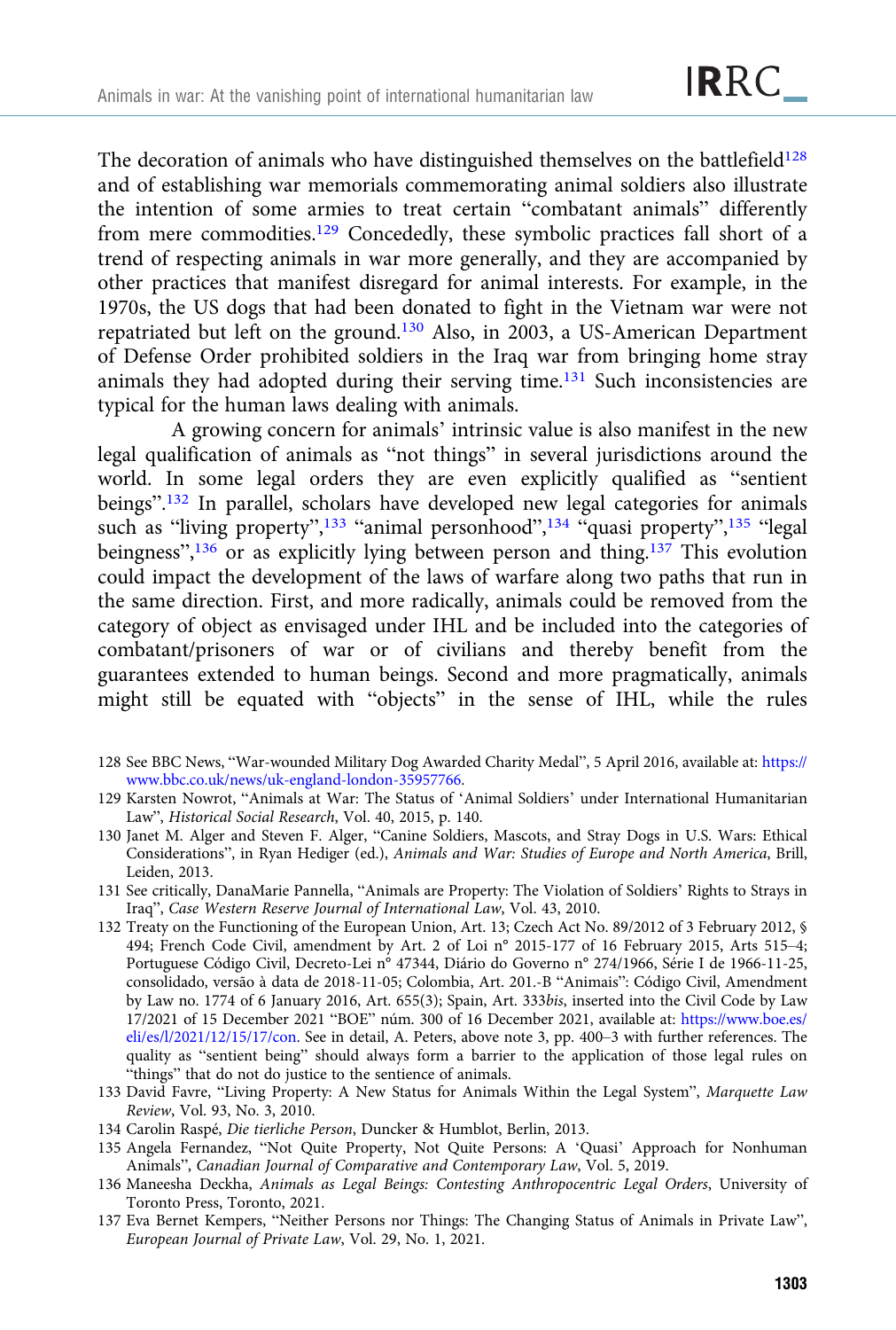governing them could be reinterpreted to better take account of the fact that animals are living beings, experiencing pain, suffering and distress. Let us examine these two avenues in turn.

Animals as combatants and prisoners of war or as civilians?<sup>138</sup>

When determining the groups of individuals that can benefit from the status of combatants and prisoners of war in international armed conflicts, the Geneva Conventions and AP I only refer to "persons".<sup>139</sup> The Commentary on Article 43 of AP I explicitly states that "[t]he expression 'armed forces' means 'members of the armed forces', i.e., persons, […]" and adds that "[i]n itself it […] does not allow, for example, the use of animals trained to attack, who are incapable of distinguishing between an able-bodied enemy and an enemy who is 'hors de combat"<sup>'</sup>.<sup>140</sup> The concept of "civilians" in Article 50(1) of AP I also refers to persons.141 Although the word "person" normally refers to humans, the law also knows moral or "artificial" persons such as corporations. It is therefore not out of the question to broaden the meaning of "person" also in IHL so as to encompass non-human persons. In contrast to animals, corporations are man-made and governed by human beings. However, this is irrelevant for their "artificial" personhood which was highly controversial at its inception in the second half of the nineteenth century and still is in several respects, for example with regard to the criminal liability of corporations.142 Moreover, the rationale of the category of "person" might suggest its extension to animals. The need for the status as "protected person" arises from the increased vulnerability of persons in specific constellations.<sup>143</sup> More specifically, the assumption is that they are under an increased risk of abuse in the hands of the enemy. The radical vulnerability of animals in armed conflict is comparable to that of humans. Arguably, animals are also under heightened risk of being abused in the hands of members of the opposing party to the conflict, because these humans are not as emotionally bonded to the animals as their normal trainers and handlers.<sup>144</sup>

Finally, and most importantly, the legal term "person" in IHL does not seem to carry a particular philosophical and doctrinal baggage. It is thus set apart from the debate in moral philosophy and in legal scholarship on animal personhood. In the broad and intense moral and legal debate on the possible legal personality of animals, the quality of "person" is mostly seen as a precondition for

144 A. Peters, above note 3, p. 385.

<sup>138</sup> This analysis is mainly drawn from J. de Hemptinne, T. Kebebew and J. Niyo, above note 126.

<sup>139</sup> For non-international armed conflicts, the preamble of AP II mentions the "human person" three times. 140 APs Commentary, above note 52, para. 1672. Article 43 of AP I does not mention the word "person", though.

<sup>141</sup> AP I, Art. 50(1). According to the provision, "[a] civilian is any person who does not belong to one of the [other] categories of persons [...]" (emphasis added).

<sup>142</sup> John C. Coffee, "'No Soul to Damn: No Body to Kick': An Unscandalized Inquiry into the Problem of Corporate Punishment", Michigan Law Review, Vol. 79, No. 3, 1981.

<sup>143</sup> Heike Krieger, "Protected Persons", in Anne Peters and Rüdiger Wolfrum (eds), Max Planck Encyclopedia of International Law, Oxford University Press, Oxford, 2015, para. 1.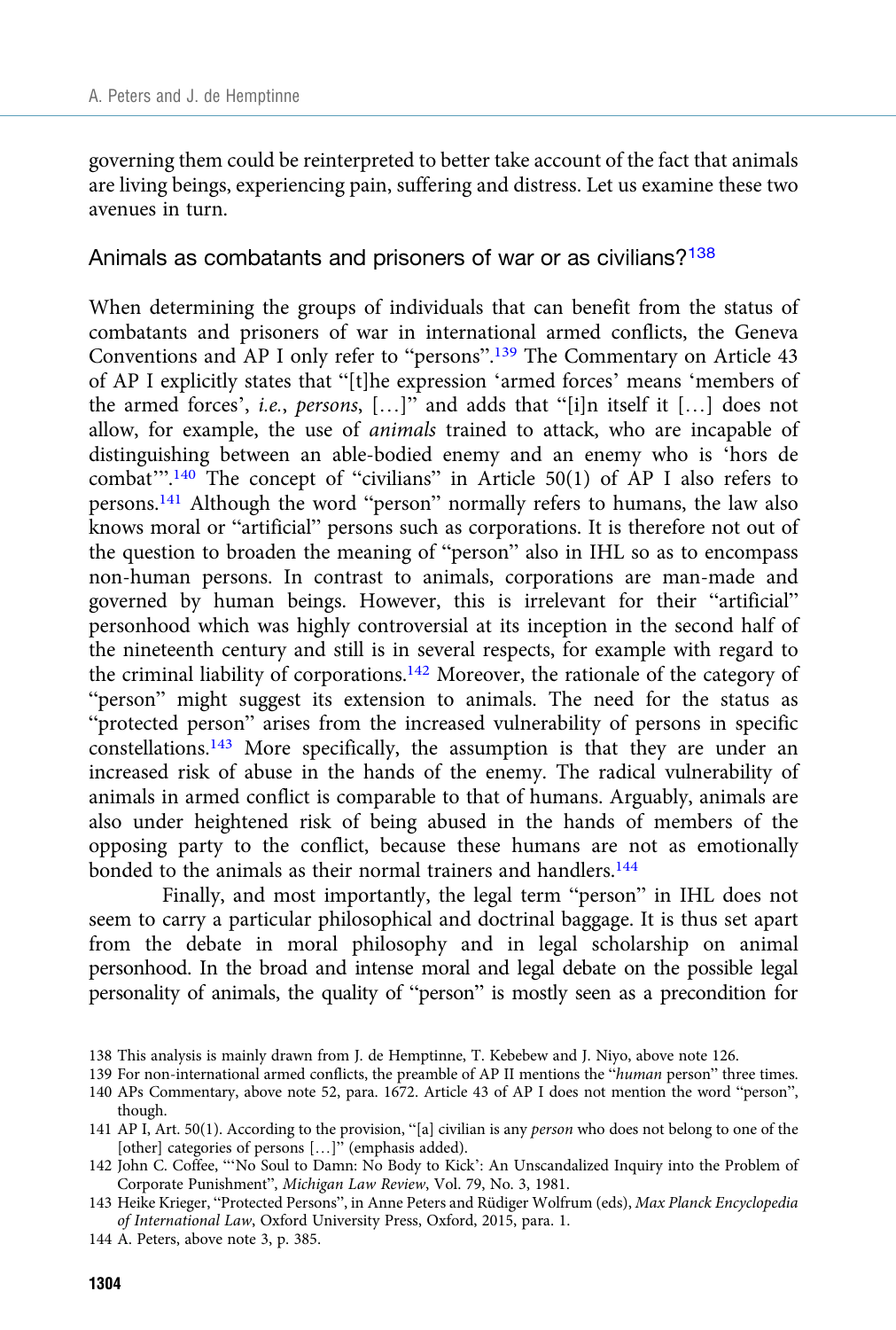having rights, and as synonymous with legal capacity. In those fields, the recognition of animal personhood is central to the struggle over animal rights.<sup>145</sup> In contrast, being a "person" in the sense of IHL is not associated with having rights in this branch of law. On the contrary, the traditional view is that "persons" benefit from protective standards under IHL but are not themselves rights-holders ("titulaires").<sup>146</sup> It is therefore conceptually possible to broaden the concept of "person" under IHL (and even "protected persons") so as to encompass "animal persons".<sup>147</sup>

At the same time, the rigid categories of persons under IHL are ill-adapted to the needs of animals. Granting them a combatant and a prisoner-of-war status raises several difficulties. First, under customary international law, combatants belonging to armed forces who, at the time of falling into the power of the enemy, fail to individually distinguish themselves from the civilian population – by not wearing a uniform or a distinctive sign – lose their combatant status and, thus, forfeit their prisoner-of-war status.148 The criterion of distinction could also make sense for animals: If the adversary is able to distinguish those animals that participate in hostilities from those that do not, the adversary would know which animals can be targeted or placed in custody.<sup>149</sup> On the other hand, the animals are not able to comply by themselves with the obligation to wear a distinctive sign. This consideration suggests that "animal soldiers" should not lose their protection just because they do not satisfy a requirement of distinction over which they have no control whatsoever.<sup>150</sup> In result, the requirement of distinction cannot reasonably apply to animals.

Second, in order to benefit from the combatant and prisoner-of-war status, an individual must be part of a group of regular or irregular State armed forces which must itself belong to a party to an international armed conflict.<sup>151</sup> However, ascribing membership in armed forces to "animal soldiers" might turn out to be problematic since, unlike most human beings, animals do not voluntarily join armed forces. Even humans who are drafted or forcibly conscripted are in a position different from animals, because they are at least aware of the dangerous conditions under which they will be forced to operate.<sup>152</sup>

- 145 Gary L. Francione, Animals as Persons: Essays on the Abolition of Animal Exploitation, Columbia University Press, New York, 2008.
- 146 Ziv Bohrer, "Divisions over Distinctions in Wartime International Law", in Z. Bohrer, J. Dill and H. Duffy, Law Applicable to Armed Conflict, Max Planck Trialogues on the Law of Peace and War, Vol. 2 (Anne Peters and Christian Marxsen series eds), Cambridge University Press, Cambridge, 2019, p. 175 and pp. 182–6.
- 147 A. Peters, above note 3, pp. 383–5.
- 148 ICRC Customary Law Study, above note 24, Rule 106. See also Laura Olson, "Status and Treatment of Those Who do not Fulfil the Conditions for Status as Prisoners of War", in A. Clapham, P. Gaeta and M. Sassòli (eds), The 1949 Geneva Conventions, above note 82, p. 915.
- 149 J. de Hemptinne, T. Kebebew and J. Niyo, above note 126.

152 Be it as it may, status under IHL is determined by factual (objective) conditions: membership of the armed forces and a belonging to a party to an international armed conflict. In contrast, the individual mental state, that is, cognition and volition to be a member or participate in the armed conflict, is immaterial. Considerations on the mental state of actors should not exclude them – animals or humans – from

<sup>150</sup> Ibid.

<sup>151</sup> Sean Watts, "Who Is a Prisoner of War?", in A. Clapham, P. Gaeta and M. Sassòli (eds), The 1949 Geneva Conventions, above note 82, pp. 891–7. See also J. de Hemptinne, T. Kebebew and J. Niyo, above note 126.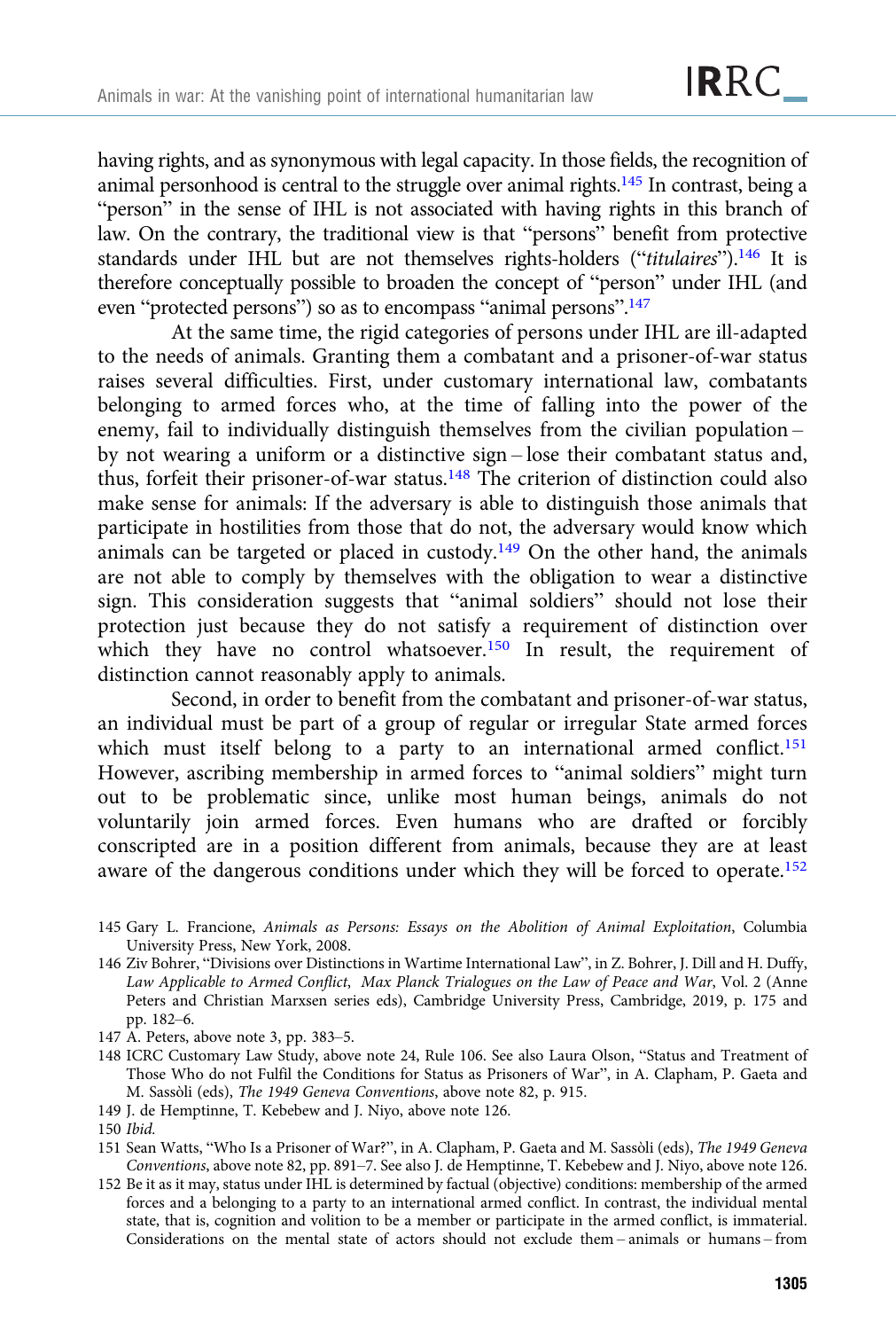Furthermore, these animals cannot willingly disengage from active duty like human members of armed forces: They remain entirely dependent on the goodwill of the soldiers who exercise authority over them.<sup>153</sup>

Third, if treated as combatants, "animal soldiers" may be targeted at all times when belonging to armed forces. However, as pointed by Jérôme de Hemptinne, Tadesse Kebebew and Joshua Niyo:

[w]hile human beings willingly and deliberately join armed forces, perfectly cognisant that this situation could lead to lethal consequences, animals have no freedom of choice in this regard. They are not aware of the exact role that they play in the conduct of hostilities and are unable to react autonomously to any military action undertaken by adverse military forces against them. Moreover, they do not benefit from any immunity of prosecution that is available to those human beings who have the legal right to participate in hostilities, because they are not subjected to criminal prosecution anyway.154

This ultimately means that animals do not need the combatant status, but would rather be burdened by it.

Fourth, when animals fall into the hands of the enemy, the application of the full regime of protection envisaged in GC III and AP I to them would be unrealistic and unnecessary.<sup>155</sup> Many existing rules on prisoners of war would not be directly relevant to animals, for instance, the rules on discipline, clothing, ranks, religious and intellectual activities, interrogation, financial resources and remuneration, representation, retention of civil capacities, escape or sanctions.156 Besides, in situations where armed forces are already unable to protect the wellbeing of human detainees, providing "animal soldiers" with the guarantees contained in GC III and AP I would certainly not constitute a priority for these forces.157

Fifth, the overarching rationale of the internment regime of prisoners of war, as well as the related matter of release and repatriation, do not fit for animals. The internment of prisoners of war is mainly justified by the legitimate goal to prevent combatants from future involvement in hostilities.158 However, animals do not threaten to get involved once they are not under the patronage of their handlers. It is unlikely that they could by themselves re-join their armed forces in order to participate again in combat efforts.159 The main reason that may justify, in exceptional circumstances, the animals' "internment" is to guarantee their own survival, by providing them with the necessary medical

protection under GC III and AP. See A. Peters, above note 3, p. 377. See also J. de Hemptinne, T. Kebebew and J. Niyo, above note 126.

<sup>153</sup> J. de Hemptinne, T. Kebebew and J. Niyo, above note 126.

<sup>154</sup> Ibid. See also A. Peters, above note 3, pp. 337 and 394.

<sup>155</sup> J. de Hemptinne, T. Kebebew and J. Niyo, above note 126.

<sup>156</sup> Ibid.

<sup>157</sup> Ibid.

<sup>158</sup> Marco Sassòli, "Release, Accommodation in Neutral Countries, and Repatriation of Prisoners of War", in A. Clapham, P. Gaeta and M. Sassòli (eds), The 1949 Geneva Conventions, above note 82, p. 1040.

<sup>159</sup> J. de Hemptinne, T. Kebebew and J. Niyo, above note 126. See also A. Peters, above note 3, pp. 377–8.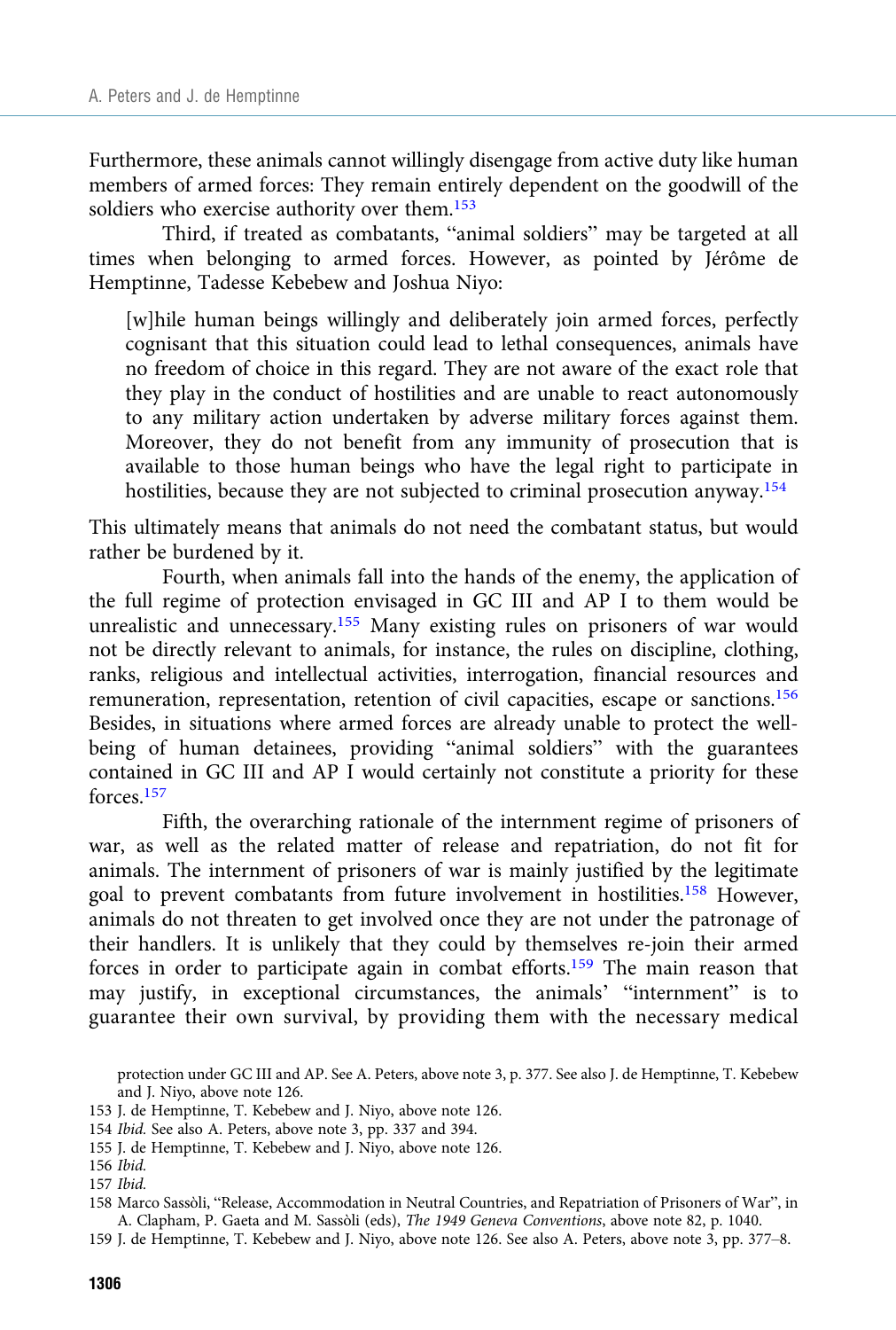care and means of subsistence, and by protecting them from the danger of hostilities.<sup>160</sup> Hence, decisions to "liberate" animals should be based on different considerations, such as an evaluation of their capacities to feed themselves in the difficult circumstances of war, or on the possibility of returning them to their countries of origin without creating danger. The material costs for the army generated by the loss of an animal on whose military training considerable resources had been spent is a different consideration that does not fit into the prisoner-of-war regime. It was therefore lawful and legitimate that the Taliban did not return the British army dog that had been captured by them in Afghanistan, as long as they continued to feed and shelter the animal adequately.<sup>161</sup>

For these five reasons, qualifying animals as proper combatants when they take part in hostilities, and as prisoners of war when they fall in the hands of the enemy, would be neither appropriate nor meaningful.<sup>162</sup> Since the term of "civilian" in IHL is defined ex negativo as "any person who does not belong to one of the categories of persons" who are entitled to prisoner of war status,163 its applicability to animals is problematic, too. $164$ 

#### An animal-friendly interpretation of IHL rules on objects

The second, less radical, and arguably more adequate developmental strategy would be to interpret and apply the many existing IHL norms that could potentially offer protection to animals during warfare in a "progressive manner" so as to better account for the animals' nature as "sentient beings" that deserve to be treated as such in all circumstances.<sup>165</sup> As "sentient being" is already a legal term in several legal orders of the world, it could in the future potentially become a sui generis category of IHL.166 It is conceded that such a (r)evolutionary reading of IHL norms cannot yet point to any general practice of States, accompanied by opinio iuris that would give rise to new customary rules. Also, as far as the interpretation of the IHL conventions is concerned, no subsequent State practice manifesting agreement has so far emerged.167 On the other hand, as argued above and applying the principle of systemic integration, a progressive interpretation may legitimately be based on "other relevant rules of international law applicable

164 However, see A. Peters, above note 3, pp. 380–3.

- 166 See above note 132 and K. Nowrot, above note 129.
- 167 See Vienna Convention on the Law of Treaties (VCLT) of 23 May 1969, 1155 UNTS, Art. 31(3)(a) and (b) on treaty interpretation.

<sup>160</sup> J. de Hemptinne, T. Kebebew and J. Niyo, above note 126. See also A. Peters, above note 3, p. 377.

<sup>161</sup> Shashank Bengali and Hashmat Baktash, "Taliban Says Captured British Military Dog is Healthy", Los Angeles Times, 7 February 2014, available at: [https://www.latimes.com/world/worldnow/la-fg-wn](https://www.latimes.com/world/worldnow/la-fg-wn-taliban-captive-british-dog-20140207-story.html)[taliban-captive-british-dog-20140207-story.html.](https://www.latimes.com/world/worldnow/la-fg-wn-taliban-captive-british-dog-20140207-story.html)

<sup>162</sup> J. de Hemptinne, T. Kebebew and J. Niyo, above note 126. See also A. Peters, above note 3, pp. 394–5.

<sup>163</sup> See wording of AP I, Art. 50(1); and ICRC Customary Law Study, above note 24, Rule 5.

<sup>165</sup> J. de Hemptinne, A. Peters and R. Kolb, above note 12. For a novel approach of "animal-adequate interpretation", see Peter V. Kunz, "Tieradäquate Auslegung als methodische Erweiterung", Zeitschrift des Bernischen Juristenvereins, Vol. 157, No. 5, 2021.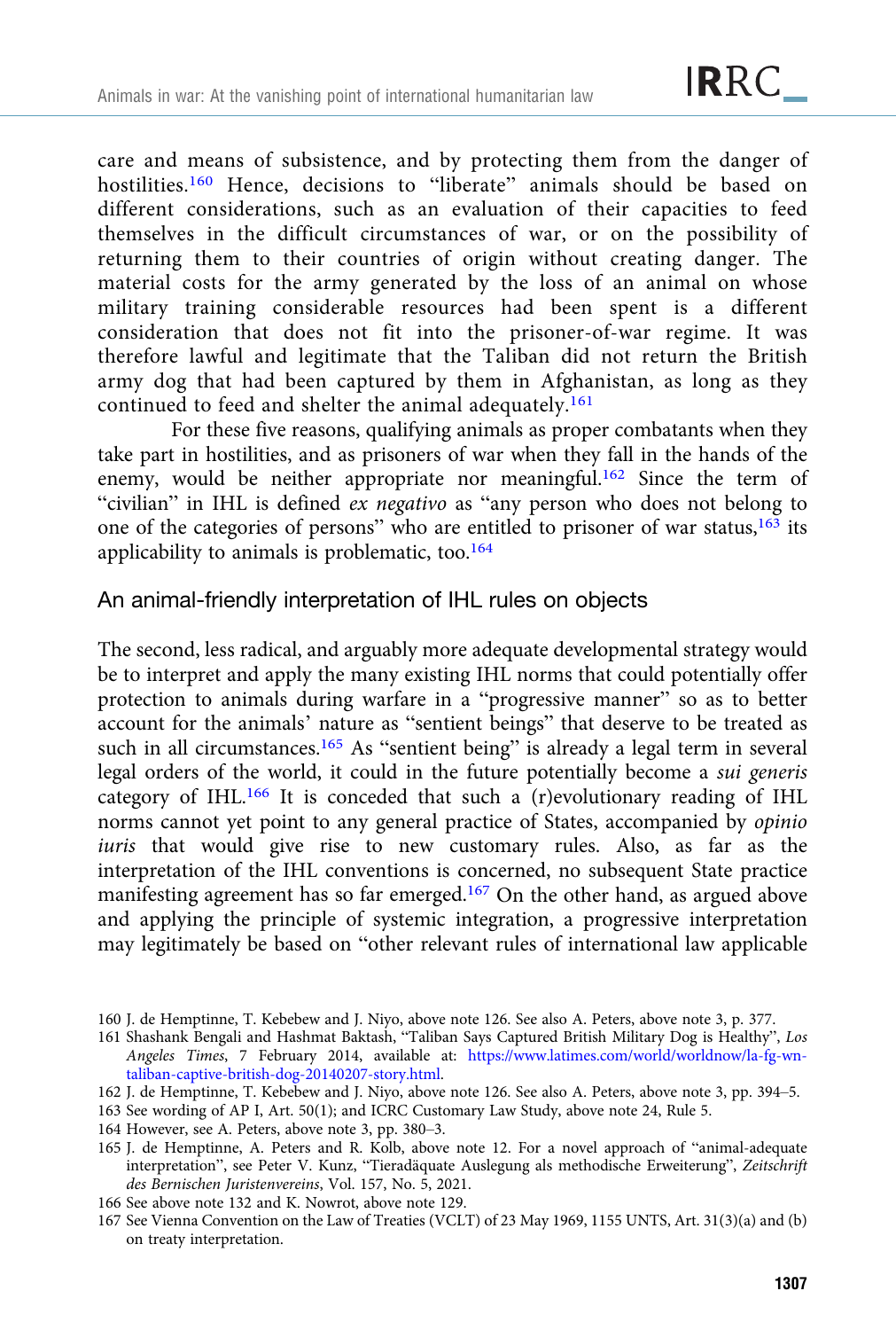in the relations between the parties",  $^{168}$  as found, e.g., in animal species conservation treaties.<sup>169</sup> The evolution of IHL in the direction of greater concern for animals might also benefit from the dynamism instilled into this legal field by the Martens clause whose contemporary version is codified in Article 1(2) of AP I.170 The "principles of humanity" and "the dictates of public conscience" mentioned here "both suggest construing the relevant norms, wherever they lack clarity or precision, and wherever doubt arises in their application to the facts, in the direction of outlawing acts that cause suffering".<sup>171</sup> Such an interpretation is especially plausible because the contemporary, more ecological version of the Martens clause, as proposed by the ICRC and the International Law Commission (ILC), protects not only civilians and combatants but also "the environment" as such<sup>172</sup> – which comprises animals.<sup>173</sup>

Using this evolutionary approach, we identify six main principles of IHL that apply to animals as objects, part of the environment, means of medical transport, search and rescue, objects indispensable for the survival of the civilian population, and cultural property, as well as to those animals that are located in protected zones.<sup>174</sup> It should be noted at the outset that certain States and non-State actors might not be capable of respecting and implementing all these principles in the difficult circumstances of war, especially when they are not controlling the territory in which they are fighting. Moreover, belligerents will normally prioritize the alleviation of suffering of human beings. Therefore, the application of the recommended principles will always be tempered and limited to what it is actually feasible. The suggested principles are also flexible enough to guarantee that human interests prevail over animal interests when they are in conflict – which is not inevitably the case.

168 VCLT, ibid., Art. 31(3) lit. (c).

- 169 J. de Hemptinne, A. Peters and R. Kolb, above note 12; A. Peters, above note 3, p. 390. The primary rationale of the species conservation treaties is the avoidance of extinction and concomitant loss of genetic material, and not the reduction of animal suffering. These two goals sometimes stand in tension but are in other respects aligned in that they seek to protect lives. See Guillaume Futhazar, "Biodiversity, Species Protection, and Animal Welfare Under International Law", in A. Peters (ed.), Studies in Global Animal Law, above note 16.
- 170 The Martens clause is also enshrined in the termination clauses of the four Geneva Conventions (GC I, Art. 63; GC II, Art. 63; GC III, Art. 142; GC IV, Art. 158) (GC II: Geneva Convention (II) for the Amelioration of the Condition of Wounded, Sick and Shipwrecked Members of Armed Forces at Sea of 12 August 1949, 75 UNTS 85 (entered into force 21 October 1950)). In combination with common Article 3 of the Geneva Conventions, these clauses lead to the application of the Martens clause in non-international armed conflicts. See, on the relevance for animals, A. Peters, above note 3, pp. 385–8.

172 ICRC Environmental Guidelines, above note 31, Rule 16; ILC, Draft Principles, above note 36, draft principle 8bis.

<sup>171</sup> A. Peters, above note 3, p. 388.

<sup>173</sup> See ICRC Environmental Guidelines, above note 31, and main text of this contribution.

<sup>174</sup> These principles are mainly drawn from J. de Hemptinne, A. Peters and R. Kolb, above note 12.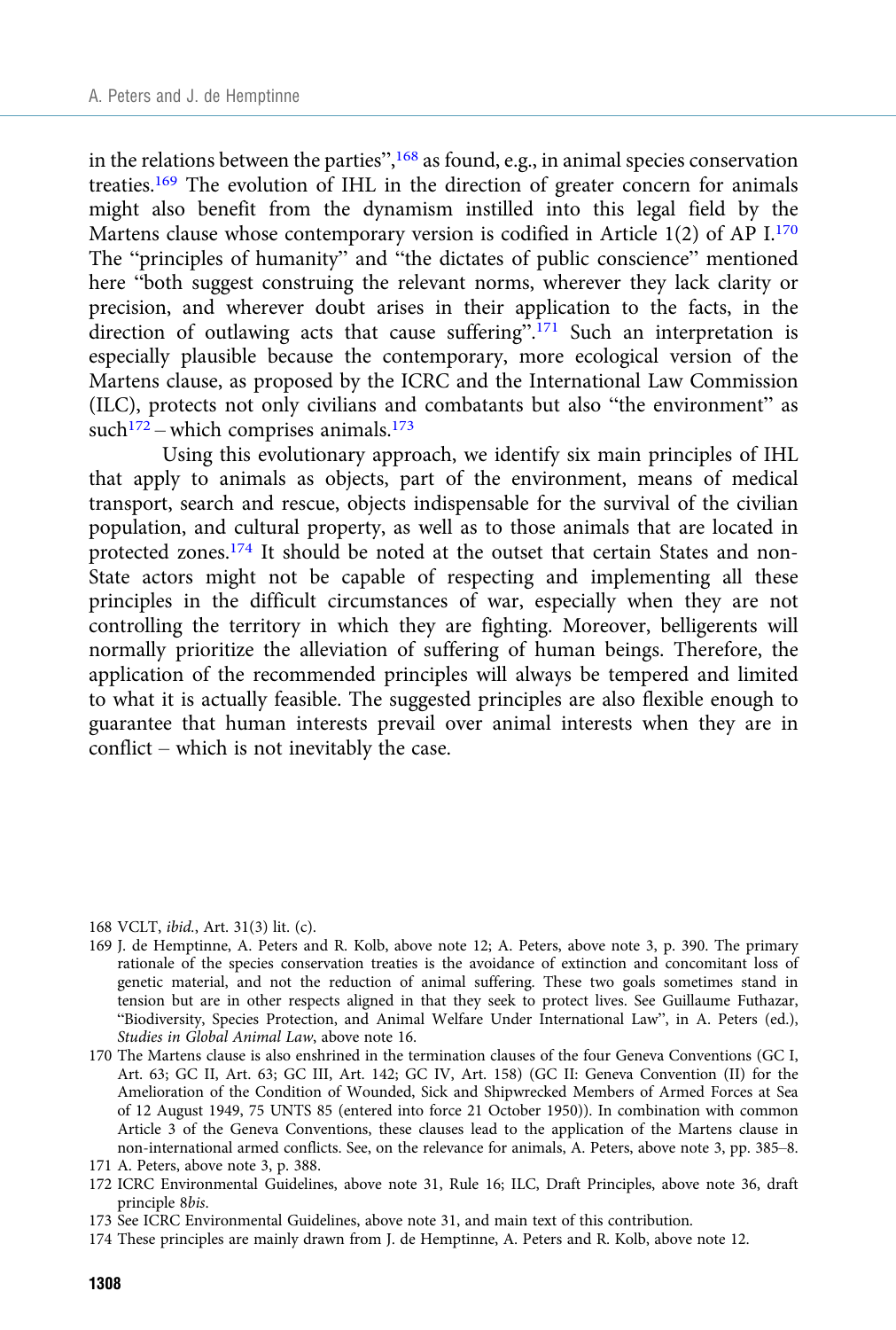# First principle: Animals should be utilized for military purposes only in exceptional circumstances and always be provided with adequate care that meets their needs

Belligerents should not use animals to carry out functions which are directly or indirectly related to the conduct of hostilities, except when absolutely necessary for essential tasks that cannot be accomplished by human beings in specific circumstances; tasks such as searching, rescuing or transporting wounded soldiers. When using animals for these rather medical tasks, belligerents should provide them, to the greatest practicable extent, with satisfactory conditions of nutrition, safety and health. They should not employ animals outside these exceptional circumstances to perform actual military tasks, such as carrying ablebodied soldiers or weapons. Belligerents should, whenever feasible, return animals that have fallen into their hands to their homeland – except if they would be badly treated in their homeland – or retain these animals to perform the mentioned medical duties only.

# Second principle: During warfare, animals should, whenever feasible, be treated as sentient beings experiencing pain, suffering and distress

This principle has a number of concrete implications in different contexts. First, whenever feasible in concrete situations, belligerents should consider capturing rather than "destroying" animals used for military purposes. Second, belligerents should never use means and methods of warfare which by their nature will cause superfluous injury to or unnecessary suffering of identifiable animals. Third, in the proportionality calculation, animals should be accorded a value in their own right and, as a consequence, their interests should no longer be automatically subordinated to those of humans. In other words, when evaluating collateral damage, belligerents should ensure, to the greatest practicable extent, that the consequences of an attack on animals are not only a factor of "minor weight" in the balancing exercise.

Third principle: The rules codified in Articles 35(3) and 55 of AP I which prohibit using means and methods of warfare that are intended, or may be excepted, to cause long-term, widespread and severe damage to the environment should also be applied in non-international armed conflicts and fully protect wildlife

The norms protecting the environment are currently limited to international armed conflicts and not unequivocally applicable in non-international armed conflicts. This limitation reflects the reluctance of States to accept heavy constraints on the way they conduct hostilities against rebels on their national territories. This restriction creates an unjustified legal lacuna.175 IHL as it stands still assumes a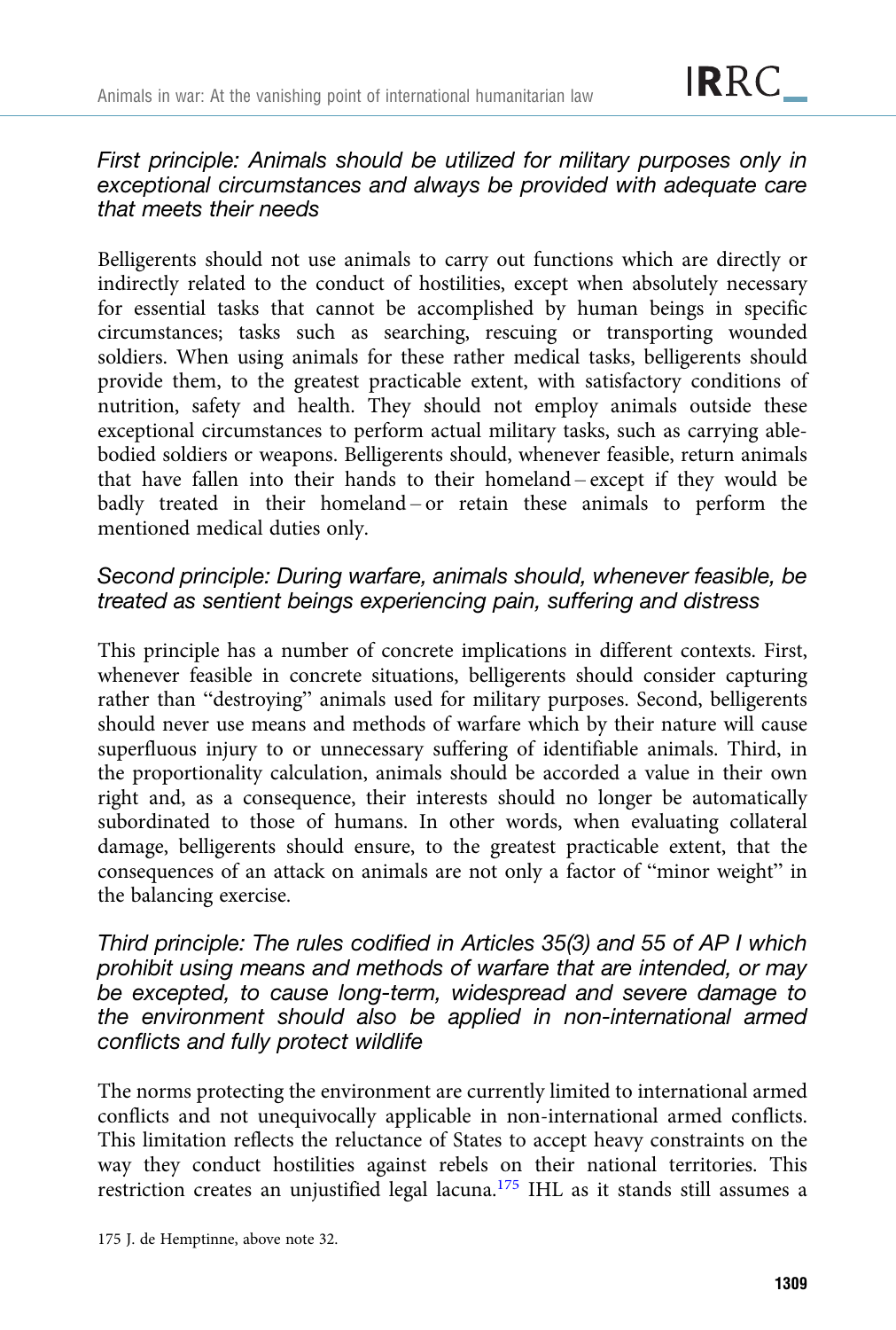world in which dividing lines between international and non-international armed conflicts are clear. In contrast, the safeguarding of the environment and in particular wildlife is grounded in theoretical and practical assumptions that differ from IHL. From a theoretical perspective, the environment is progressively being ascribed a universal normative value which is – strictly speaking – incompatible with the constraints imposed by the sovereignty of States.<sup>176</sup> Concomitantly, it is increasingly recognized that environmental concerns are no mere domestic affair of individual States. One legal consequence is that certain essential or rare natural resources, including endangered species, receive an absolute protection in all circumstances, wherever they are.<sup>177</sup> On a more pragmatic level, belligerents in non-international armed conflicts – be they governmental forces or armed groups – can damage natural resources like any other belligerents, and this has repercussions on wildlife. As also observed by the ICRC, "major damage to the environment rarely respects international frontiers".<sup>178</sup> Even when such damage is caused within the boundaries of a non-international armed conflict, it usually affects the ecological balance on a wide scale.<sup>179</sup> This is especially true where protected areas, habitats and, more generally, interconnected ecosystems extend beyond the frontiers of the State embroiled in a non-international armed conflict – which is typical.180 Therefore, the rules on the protection of the environment and, in particular wildlife, should be interpreted and applied whenever feasible in a manner that transcends the territorial and political boundaries on which IHL is historically grounded.<sup>181</sup>

#### Fourth principle: When captured by the enemy, animals should be treated to the greatest practicable extent as sentient beings experiencing pain, suffering and distress

Upon capture, belligerents should ensure, to the greatest practicable extent, that the interests and arguable dignity of animals which have been involved in hostilities be respected by providing conditions satisfying their needs of nutrition, safety and health. All forms of cruel treatment, torture or mutilation should be strictly prohibited. Whenever possible, animals should not be located in the vicinity of dangerous areas or installations, nor should they be placed in regions where essential resources, like water, are not available and cannot be provided. Whenever possible, they should not be "interned" close to war zones, where they run the risk of being killed or injured. Since captured animals will rarely represent a military threat to the security of the adversary, they should, as far as possible, be freed if they can survive by themselves, be returned to their

<sup>176</sup> Markus Vordermayer, "The Extraterritorial Application of Multilateral Environmental Agreements", Harvard International Law Review, Vol. 59, No. 1, 2018, p. 110.

<sup>177</sup> Ibid.

<sup>178</sup> ICRC Customary Law Study, above note 24, Rule 45.

<sup>179</sup> J. de Hemptinne, above note 32.

<sup>180</sup> Ibid.

<sup>181</sup> Ibid.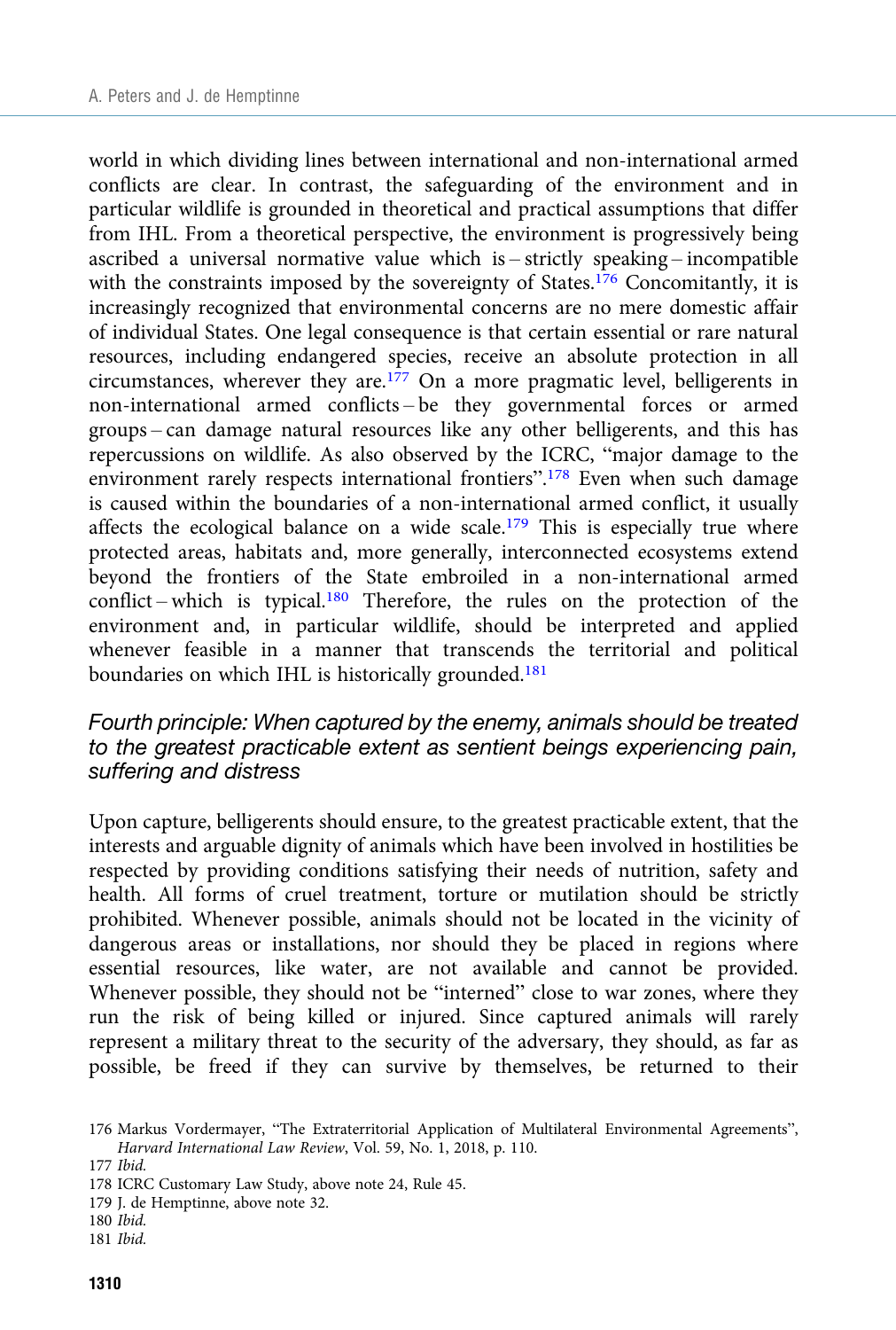homeland, or be detained with the soldiers accompanying them (if treated with due respect in these circumstances).

# Fifth principle: Endangered species and species endemic to particular areas should benefit from the protection that is afforded to cultural property

The fairly narrow concept of cultural property in IHL should be expanded through an evolutionary interpretation in the light of other international law instruments relating to the protection of both cultural and natural heritage.182 This would allow the drawing of some wildlife categories, namely endangered species and species endemic to particular areas, under the umbrella of cultural property.<sup>183</sup>

# Sixth principle: The creation of protected zones to shelter animal populations should be encouraged in peacetime whenever necessary

Eco-centric protected zones for particularly vulnerable areas or environmental hotspots, in which endangered species are often located, should be created in peacetime.184 Moreover, a network of such zones should be established in a systematic manner through reliance on other pre-existing multilateral conventions, such as the World Heritage Convention and the Convention on Biological Diversity.185 Finally, decisions to establish such zones should take into account the possible negative consequences for animals, such as attracting persons seeking refuge, thereby putting the well-being of animals at risk.

These six principles may not yet be firmly established in IHL as it stands but they can be extrapolated in a mode of legitimate interpretation of the relevant treaties and customary law. The key motivation and justification for the progressive interpretation is the need to pay full regard to welfare requirements of animals stemming from their nature as sentient beings affected by war.186 Today, respect for animal sentience and animal welfare is not a social value that would be alien to the corpus of IHL but a value that already forms part of the principles of humanity and of public conscience that lie at the heart of the contemporary laws of war.<sup>187</sup> Based on this insight, the idea is to perform a kind of animal mainstreaming in the reading and application of the relevant rules which is in line with the canons of interpretation, relying on the open wording, the object and purpose of the rules, and their normative context.<sup>188</sup> These principles should be acknowledged and disseminated in order to guarantee a

<sup>182</sup> S. Krähenmann, above note 89.

<sup>183</sup> Ibid.

<sup>184</sup> M. Gillett, above note 116.

<sup>185</sup> Ibid.

<sup>186</sup> For the legal obligation to "pay full regard" to animal welfare requirements, see Treaty on the Functioning of the European Union, Art. 13.

<sup>187</sup> See AP I, Art. 1(2).

<sup>188</sup> See VCLT, above note 167, Art. 31.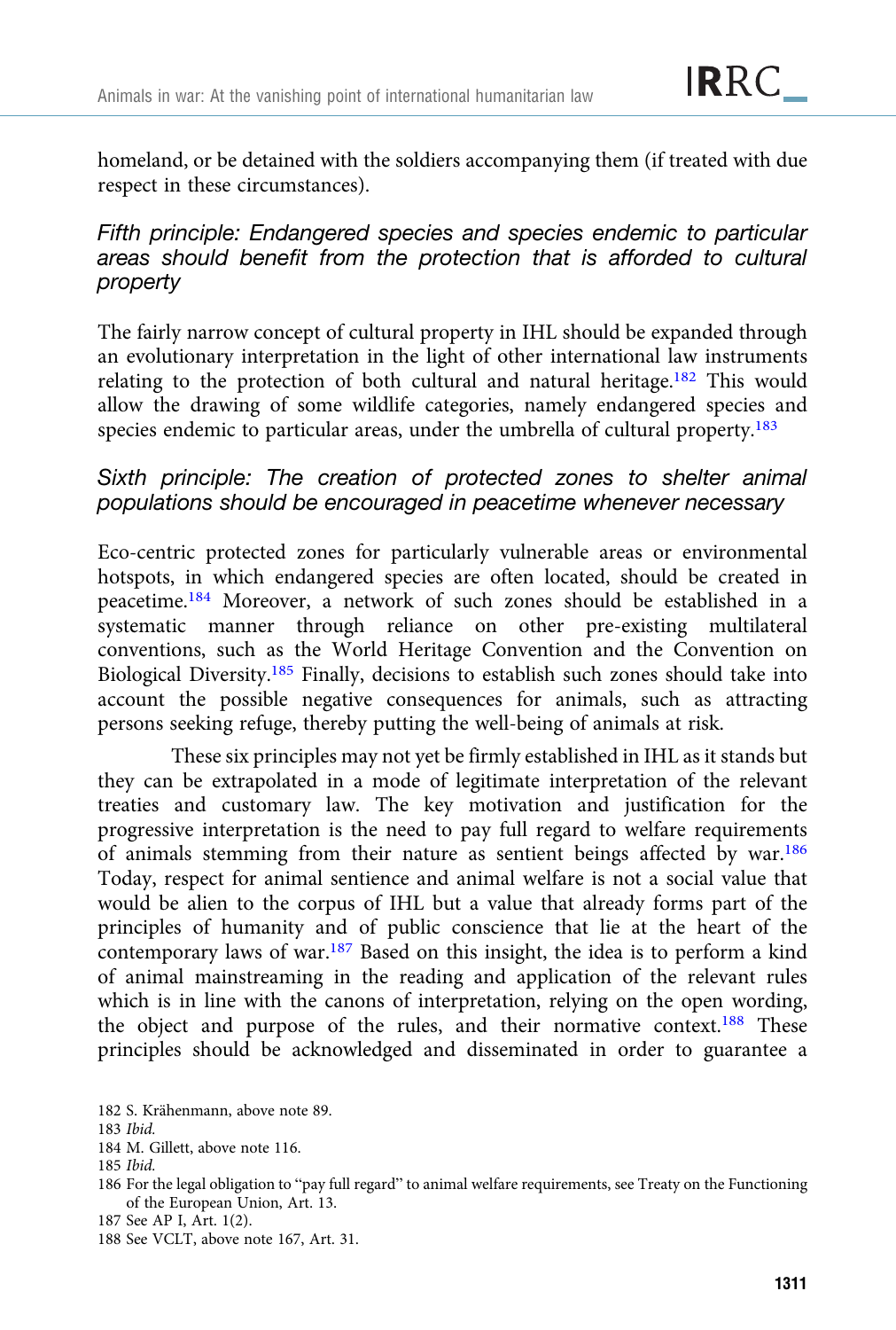minimum level of protection for vulnerable animals in international and noninternational armed conflicts.

## A convention granting fundamental rights to animals

The progressive animal-friendly interpretation of the relevant IHL rules that takes into account the animals' nature as sentient being (as opposed to inanimate objects), as suggested above, is already dynamic and slightly pushes the law beyond its current state. Moving further, an additional level of protection could be envisaged: animals could be treated as bearers of rights adapted to their needs. It is a legal fact that human rights (and the idea of rights more generally) have progressively led to an attribution of certain rights to human beings in armed conflicts and have contributed to the "individualization" of IHL.<sup>189</sup> In a similar manner, the nascent case law on animal rights ("subjective" rights as opposed to "objective" welfare and protective standards) in peace times could play a role.<sup>190</sup> This case law is still very thin and limited to a few countries in Latin America and Asia, and has so far not led to legislative reform. It may nevertheless inspire a corresponding form of "animalization" of IHL which could significantly improve the legal situation of animals during warfare, both symbolically and practically.191 On a symbolic level, animal rights would emancipate animals from the guardianship of humans and affirm their intrinsic value grounded on their proper interests, such as the interest in not being subjected to unnecessary suffering.<sup>192</sup> On a practical level, animal rights would change the dynamic of trade-offs that belligerents are forced to undertake under IHL when they cannot fully reach competing goals – for instance, satisfying their military imperatives while at the same time respecting humanitarian concerns, including those relating to the welfare of animals. If animals were treated as distinct legal persons possessing rights (as "titulaires"), and not just as beneficiaries of legal standards of protection, the burden of legal explanation and justification would shift, and the trade-off would have to change significantly. Without rights to life and liberty, animals may be captured, detained and killed if no special rule prohibits this. In a rights framework, the legal analysis must take the rights as its starting point. The rights mark a prima facie protection. The protection by rights is not

<sup>189</sup> Anne Peters, "The Direct Rights of Individuals in the International Law of Armed Conflict", in Dapo Akande, David Rodin and Jennifer Welsh (eds), The Individualisation of War, Oxford University Press, Oxford, 2022.

<sup>190</sup> Supreme Court of India, Animal Welfare Board of India v. Nagaraja and others, Civil appeal no. 5387, 7 May 2014; Tercer Juzgado de Garantías Mendoza (Argentina), Chimpanzee "Cecilia" Case no. P-72.254/15, 3 November 2016; Colombian Supreme Court of Justice, Chucho Case AHC4806-2017, Radicación n° 17001-22-13-000-2017-00468-02, 26 July 2017 (overturned by Constitutional Court of Columbia, Chucho Case T-6.480.577 – Sentencia SU-016/20, 23 January 2020); Islamabad High Court, Islamabad Wildlife Management Board (through its Chairman) v. Metropolitan Corporation Islamabad (through its Mayor & 4 others), W.P. no. 1155/2019, 21 May 2020; Constitutional Court of Ecuador, Mona Estrellita, Sentencia No. 253-20-JH/22, 27 January 2022.

<sup>191</sup> A. Peters, above note 3, pp. 440–52.

<sup>192</sup> Ibid., p. 445.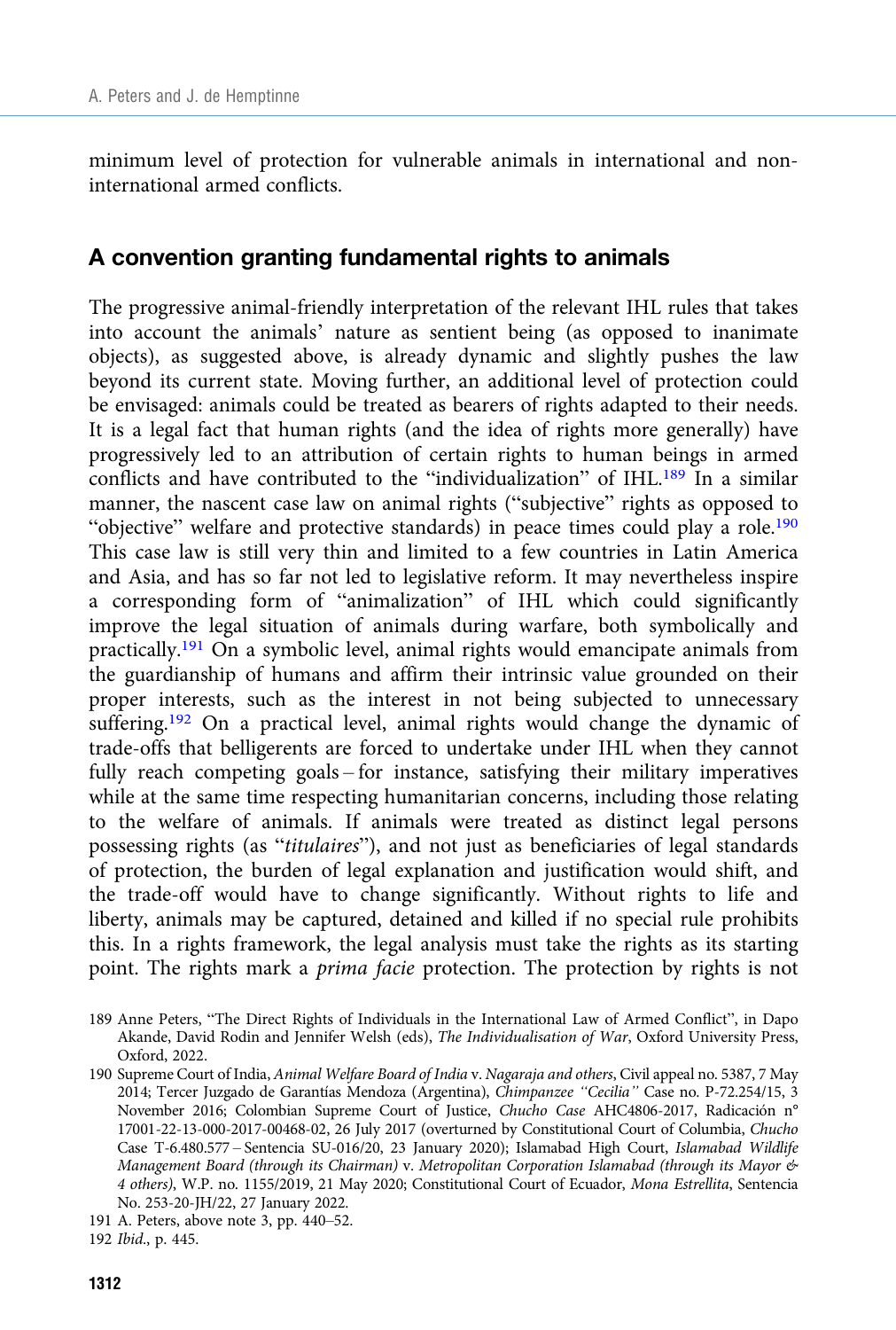absolute. However, most human behaviour involving animals (also in war) would then constitute interference with those rights. This interference must be specifically explained and justified in certain procedures. When the justification fails, the right is violated. The key of the justificatory procedure is balancing. The rights-based balancing is not free-floating but well-structured.

In other words,

rights confer a legal position which is elevated above the ordinary balancing of conflicting goods. When animals only benefit from protective rules, their welfare is but one interest among others. Balancing the animals' interests against human interests typically ends up prioritising the human interests, even trivial ones. Arguably, this type of balancing is structurally biased against animals. In contrast, animal rights would allow a fair balancing in which the proper value of fundamental interests (such as the interest to live) could be integrated.193

When applying certain IHL rules, for example on the conduct of hostilities or on detention, when attacking or apprehending animals involved in war, belligerents would be forced to specifically justify restricting animals' substantive rights to life or to liberty and would have to take due account of the substantive importance ("weight") of these rights.

Such a shift of the argumentative burden and of the "weights" on the balance is already highly controversial in peace times. When States are faced with significant challenges in war, curtailing their powers to increase the protection of non-human beings by granting them concrete rights might appear illusionary. But, ultimately, any progress in this field will depend on the nature of these rights. Among potential animal rights, one right deserves particular attention: the right not to be used to carry out military functions, except when absolutely necessary for essential tasks that cannot be accomplished by humans, such as tracing and recovering wounded soldiers or civilians.194 Indeed, it does not seem unrealistic that a consensus to formally recognize such an animal right not to be used as a means of warfare could soon be reached. Only a few States still weaponize animals, and the public is generally strongly opposed to this practice. Moreover, technological progress, such as the use of drones, has reduced the need to employ animals as weapons.

This evolution could be crucial for the fate of animals in war. Indeed, it would constitute a first concrete step towards formally recognizing the right to life of animals during warfare. Banning, once and for all, the usage of animals as weapons of war could also trigger a wider reflection on the granting of other rights to animals which are at the heart of their dignity, such as the right to receive medical care when wounded or sick, the right not be submitted to any

194 See in favour of an absolute ban on using animals in war, A. Peters, above note 3, p. 396.

<sup>193</sup> Anne Peters, "Toward International Animal Rights", in A. Peters (ed.), Studies in Global Animal Law, above note 16, p. 111; Anne Peters, "Animal Rights", in Christina Binder, Manfred Nowak, Jane A. Hofbauer and Philipp Janig (eds), Elgar Encyclopedia of Human Rights, Edward Elgar, Cheltenham, 2022.